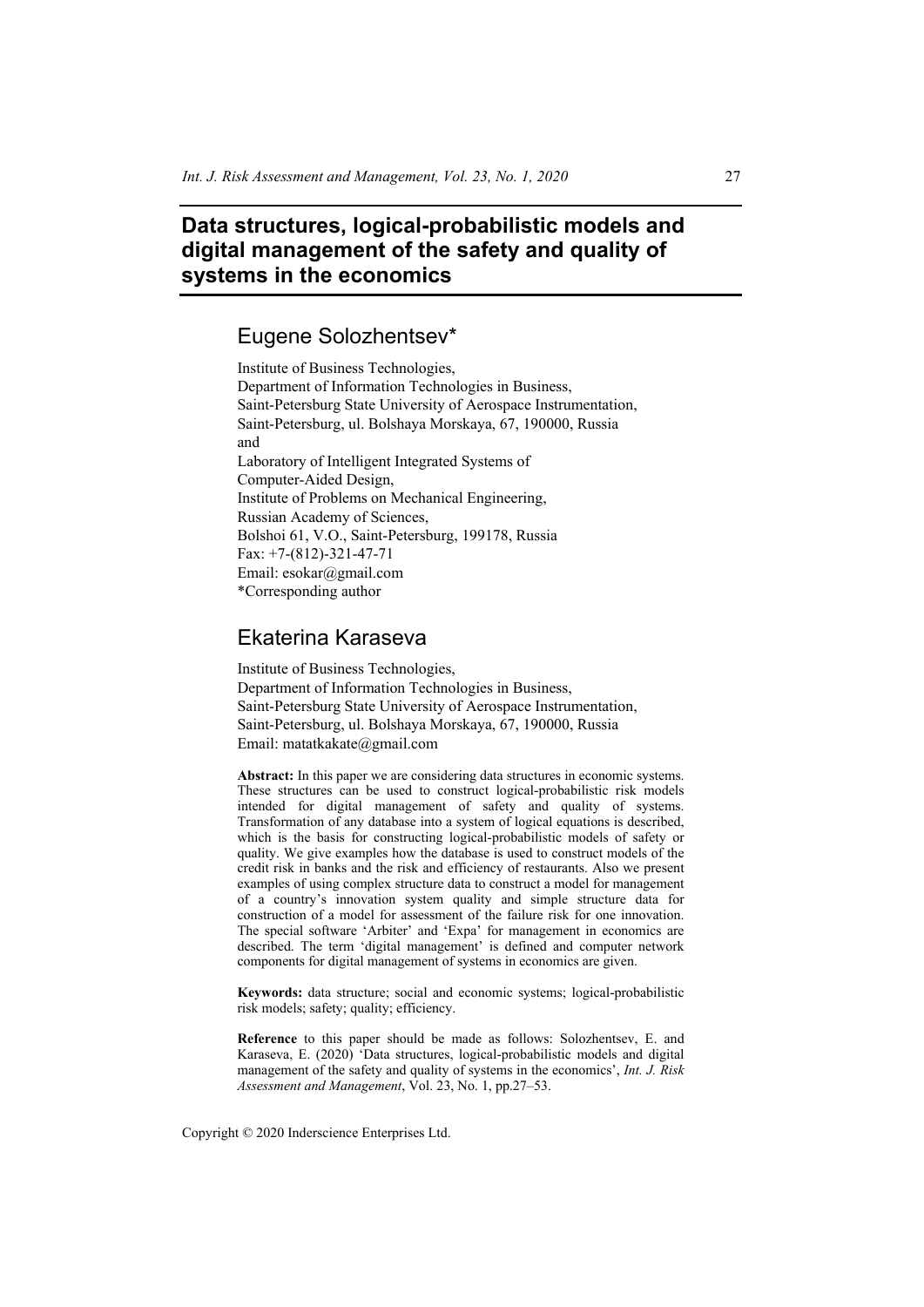#### 28 *E. Solozhentsev and E. Karaseva*

**Biographical notes:** Eugene Solozhentsev is a Professor in the Department of Information Technologies in Business at St. Petersburg State University of Aerospace Instrumentation (SUAI), Russia, and Head of the Laboratory of Intelligent Integrated Automated Systems of Design of the Institute of Problems of Mechanical Engineering (IPME) of Russian Academy of Sciences, Russia. He is also an Honoured Scientist of the Russian Federation, and the Chairman of the International Program and National Organizing Committees of the 'Modelling and Risk and Safety Analysis in Complex Systems' International Science Schools, Russia. He has published more than 300 scientific works, including nine books.

Ekaterina Karaseva is an Associate Professor in the Department of Information Technologies in Business, Saint-Petersburg State University of Aerospace Instrumentation. She received her degree in Qualification-Economist from Belorussian State University of Economics, Faculty of Banking and Finance in 2007. She is a candidate of Economic Science with the dissertation entitled 'Estimation and regulation of operational risk in bank'. Her research interests include operational risk, financial risk, banking and modelling.

## **1 Introduction**

Numerous datasets are used to make decisions in economics. The effectiveness of solutions depends essentially on mathematical models which are constructed on datasets. This work is devoted to the problem of how to increase the efficiency of using data in economics on the basis of constructing logical-probabilistic (LP) models of safety and quality and digital technology for management of socio-economic systems. The solution of the problem is considered in the following examples:

- 1 database (DB) and construction of LP model of bank's credit risk
- 2 database and construction of the LP-model of restaurant's risk and efficiency
- 3 complex structure data and construction of LP model for management of the country's innovation system quality
- 4 simple structure data and construction of the LP model for assessment of the failure risk for one innovation.

Examples of a complex structure data are data of systems: counteraction to narcotisation in the country and the region, management of innovations in the country, estimation of education quality in universities, the effectiveness of management in socio-economic system and the ministry, etc. Examples of a simple structure data are data for special tasks, for example, indicative hazard system indicators, etc.

At present, there are no adequate mathematical models for analysis and management of safety and quality in economics, so the problem of using data for management of safety and quality on the basis of mathematical models is actual.

*The scientific and practical significance* of this work is of construction the LP models for digital management of safety and quality in economics on different data structures.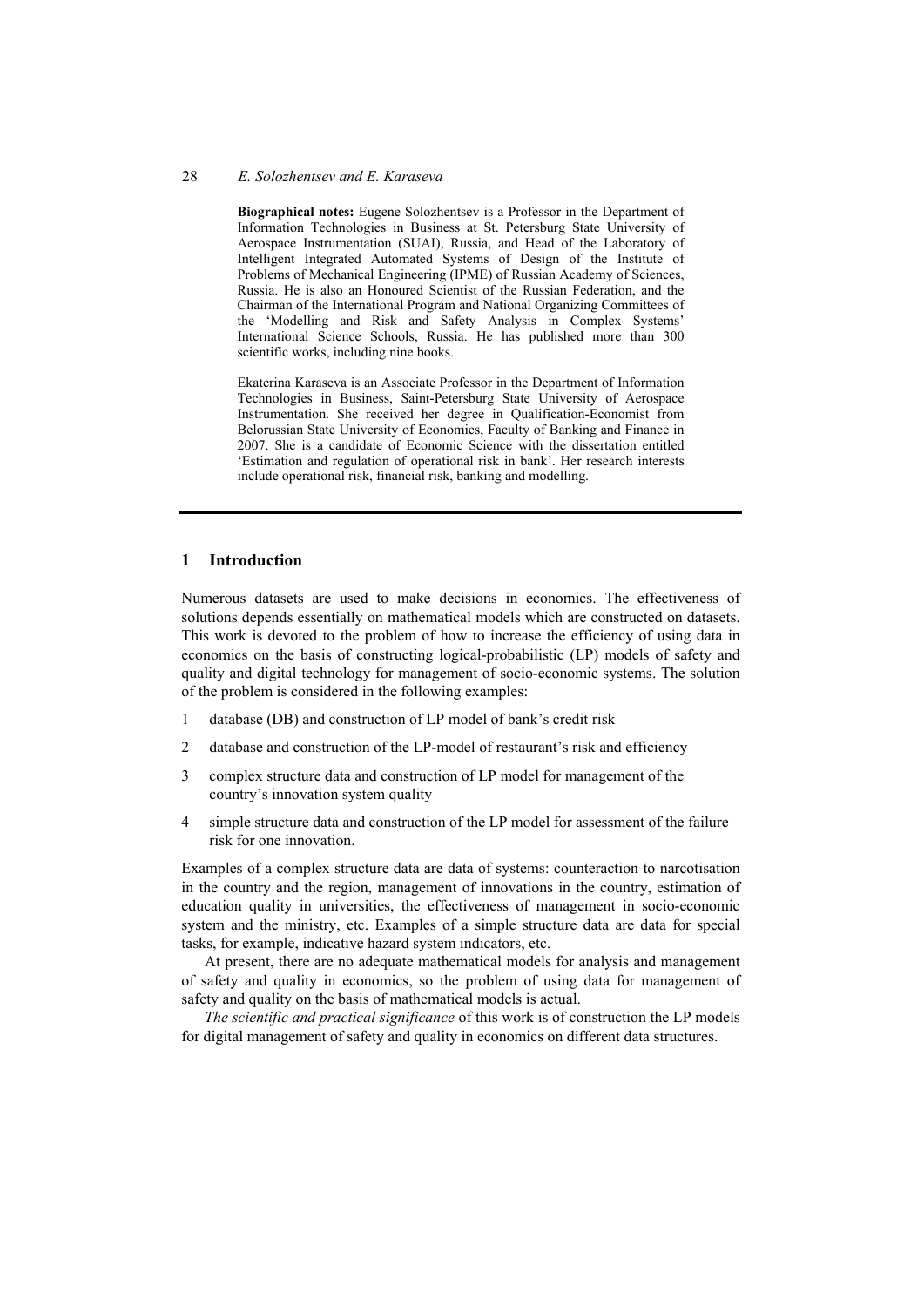*The aim of the work* is methods which allow to use data with different structures for construction of LP models of safety and quality of economic systems and to give relevant examples.

#### *1.1 Objectives*

- Outline the technique for transformation of any database into a system of logical equations.
- Outline the technique for construction the of LP model of the credit risk in banks using DB of credits.
- Outline the technique for construction of the LP model of efficiency and risk using DB of the daily turnover in restaurants.
- Outline the technique for construction of the LP model of the country's innovation system quality on the complex structure data, describing the states of the system.
- Outline the technique for construction of the LP model of the failure risk for one innovation on the simple structure data, describing the process of development of previous innovations.
- Describe special software for construction and analysis of LP models of safety and quality.
- Define the term 'digital management' in the economics and the components of a network for digital management of safety and quality on data having different structures.

## **2 Transformation of a database into a knowledge base**

Tabular database (Table 1) contains statistical information about homogeneous objects or states of the system. In the table, the number of columns can reach several tens, and the rows – hundreds. The values of indicators (parameters) can be quantitative or qualitative, discrete or continuous (Solozhentsev, 2016).

| <b>State</b> | Indicator,<br>A <sub>l</sub> | $\cdots$ | Indicator,<br>$A_i$ | $\cdots$ | Indicator,<br>$A_n$ | Efficiency<br>parameter, $E_i$ |
|--------------|------------------------------|----------|---------------------|----------|---------------------|--------------------------------|
|              | $A_{II}$                     | $\cdots$ | $A_{lj}$            | $\cdots$ | $A_{ln}$            | $E_I$                          |
| $\cdots$     | $\cdots$                     | $\cdots$ | $\cdots$            | $\cdots$ | $\cdots$            | $\cdots$                       |
|              | $A_{iI}$                     | $\cdots$ | $A_{ij}$            | $\cdots$ | $A_{in}$            | $E_i$                          |
| $\cdots$     | $\cdots$                     | $\cdots$ | $\cdots$            | $\cdots$ |                     |                                |
| N            | $A_{NI}$                     | $\cdots$ | $A_{Nj}$            | $\cdots$ | $A_{Nn}$            | $E_N$                          |

**Table 1** Database states of the system and values of indicators

A structural representation of the data is used in the tabular DB of the system. The DB includes: a set of states or objects; continuous or discrete parameters which describe states or objects.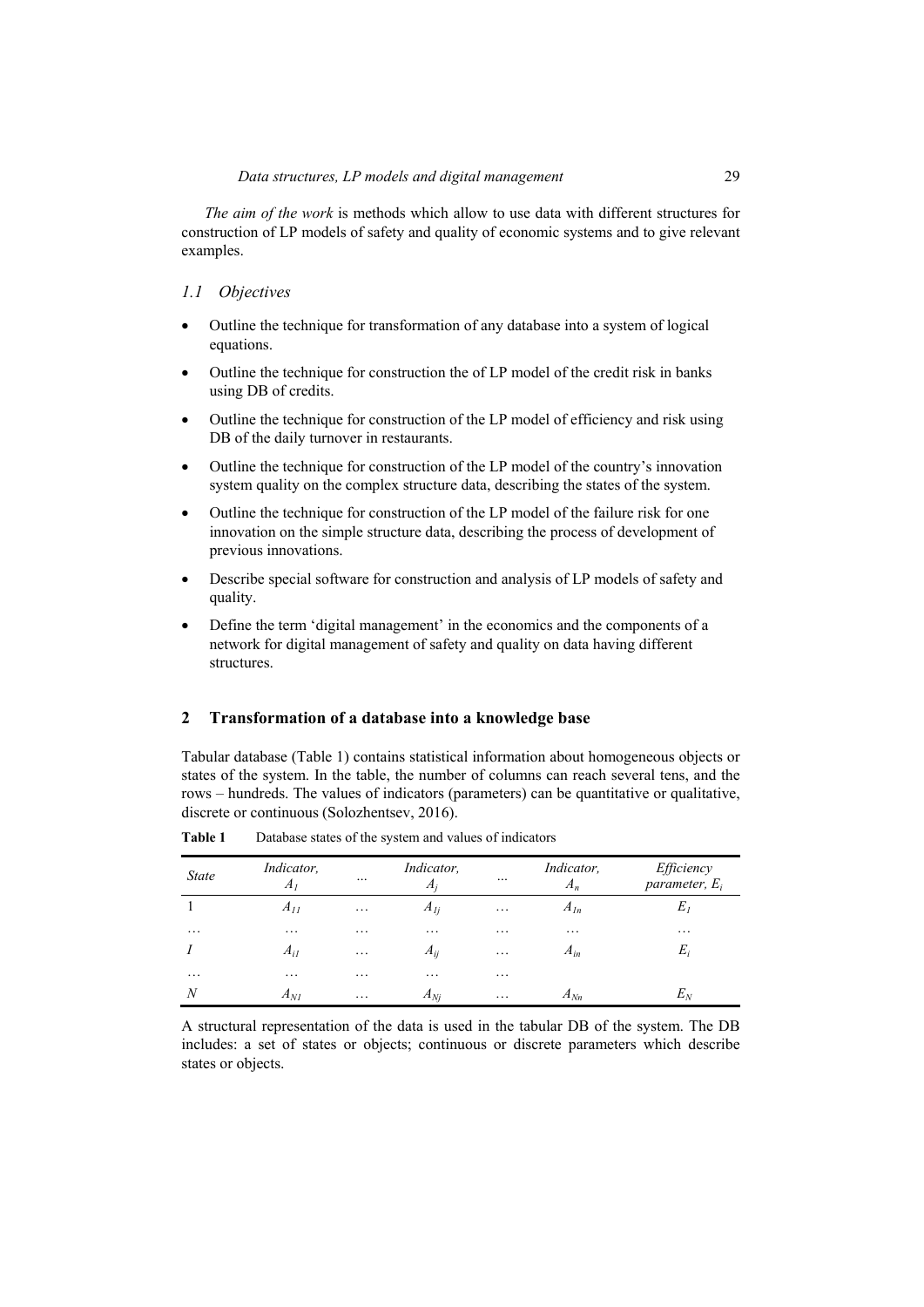In the problems of risk, we use following notations for random events and corresponding logical variables:

- $Z_1, \ldots, Z_j, \ldots, Z_n$  are events-indicators;  $Z_{ir}$  events-grades,  $j = 1, 2, \ldots, n$ ;  $r = 1, 2, ..., N_i$
- *Y* is the object or state efficiency parameter
- $Y_r$ ,  $r = 1, 2, ..., N_v$  events-grades of the efficiency parameter.

In a risk scenario, events-indicators are connected by the logical connections OR, AND, NOT. Events-grades for each indicator form a group of inconsistent events (GIE). The greatest number of different states of the system (different objects) is equal to:

$$
N_{\text{max}} = N_1 \cdot N_2 \cdot \ldots \cdot N_j \cdot \ldots \cdot N_n,\tag{1}
$$

where  $N_1, \ldots, N_j, \ldots, N_n$  are the grade numbers in the exponents.

DB indicators can be continuous and equal to sets of values. Values of state indicators are presented in the cells of Table 1. Quantitative and qualitative scales are used for their measurement. The last column of the table is the efficiency parameter. We denote indicators as  $A_1, \ldots, A_i, \ldots, A_n$  and the efficiency parameter as  $E_i$ ,  $i = 1, \ldots, N$ .

#### *2.1 Events-indicators and events-grades*

Let change the DB representation by replacing the values of indicators with their grades and call them variables. The efficiency parameter *E* takes values from the set  $\{E_1, \ldots, E_r\}$  $..., E_m$ . The parameter *E* depends on  $A_1, ..., A_j, ..., A_n$ . The variable  $A_j$  takes values (grades) from the set  $\{A_{i1}, ..., A_{ir}, ..., A_{jNj}\}.$ 

Statistical data is represented by a table where  $i<sup>th</sup>$  row has the form

$$
A_{r1}^i, ..., A_{r2}^i, ..., A_{rn}^i, E_r^i,
$$

where

$$
i \in \{1, 2, ..., N\}; r \in \{1, 2, ..., N_i\};
$$
  
\n
$$
r_1 \in \{1, 2, ..., N_1\}; r_2 \in \{1, 2, ..., N_2\};
$$
  
\n
$$
r_j \in \{1, 2, ..., N_j\}; r_n \in \{1, 2, ..., N_n\}.
$$

| <b>State</b> | Indicator,<br>$A_I$ | Indicator,<br>$\cdots$<br>$A_i$ | $\cdots$ | Indicator,<br>$A_n$ | Efficiency<br>parameter, $E_i$ |
|--------------|---------------------|---------------------------------|----------|---------------------|--------------------------------|
|              | $Z_{1r1}^1$         | $Z_{j r j}^1$                   |          | $Z_{nrn}^1$         | $Y_{ry}^1$                     |
| $\cdots$     | $\cdots$            | $\cdots$                        |          | $\cdots$            | $\cdots$                       |
|              | $Z_{1r1}^i$         | $Z_{j r j}^i$                   |          | $Z_{nrn}^{i}$       | $Y_{ry}^i$                     |
| $\cdots$     | $\cdots$            | $\cdots$                        |          |                     |                                |
| N            | $Z_{1r1}^N$         | $Z_{j r j}^N$                   |          | $Z_{nrn}^N$         | $Y_{rv}^N$                     |

**Table 2** States, events and logical variables

We introduce random events (Table 2). The event  $Z_{ir}$  is in the fact that the variable  $A_i$ takes the value  $A_{jr} \equiv Z_{jr}$  for any i-string;  $A_j = A_{jr}$ . The probability of this events:  $P(Z_{jr}) = P$  $(A<sub>i</sub> = A<sub>ir</sub>)$ . The *Y<sub>r</sub>* event is that the variable *E* takes the value *E<sub>r</sub>*: *Y<sub>r</sub> E* = *E<sub>r</sub>* for any *i*-string.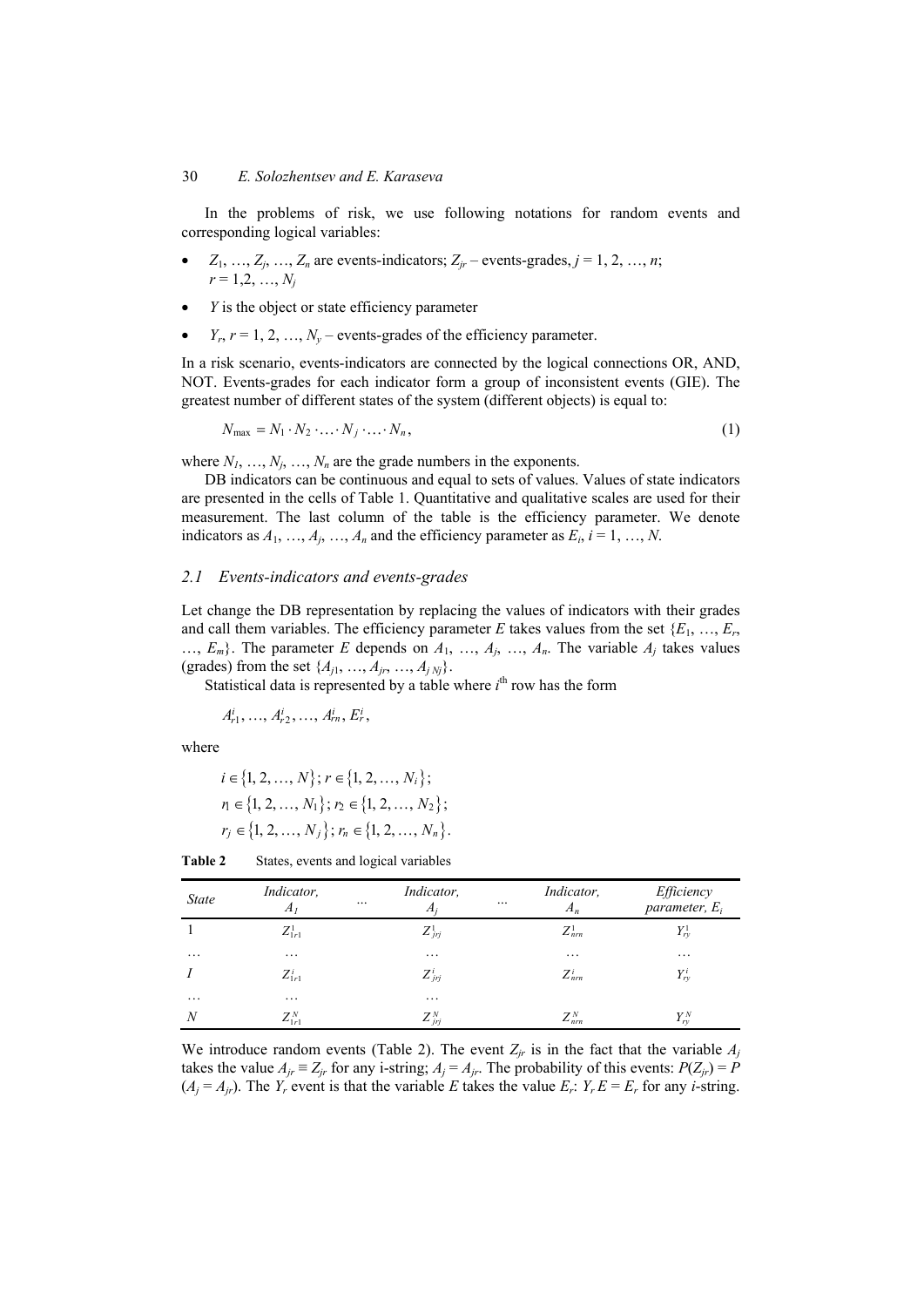The probability of the event: *P*  $(Y_r) = P(E = E_r)$ . We assign logical variables with the same identifiers to events  $Z_{ir}$ ,  $j = 1, ..., n$ ;  $r = 1, ..., N_j$  and  $Y_r$ ,  $r = 1, ..., N_y$ . Let introduce events  $Z_1, ..., Z_j, ..., Z_n$  and *Y*, each of them includes GIE:  $Z_j = Z_{j1}, ..., Z_{jr}, ..., Z_{jNj}, j = 1, 2, ...$ ... *n*;  $Y = Y_1, \ldots, Y_r, \ldots, Y_{nv}$ .

Further, we will consider this table as a tabular knowledge base (KB).

#### *2.2 The failure of states*

Logical function of the failure risk for the state *Y* is:

$$
Y = Z_1 \vee Z_2 \vee \dots \vee Z_j \vee \dots Z_n,\tag{2}
$$

where  $Z_1, Z_2, ..., Z_n$  are logical variables of state indicators. The logical function *Y* means the failure event and assign to indicators  $Z_1, \ldots, Z_n$  the sense: influence on the failure event *Y*.

Logical function of the state's failure in the orthogonal form:

$$
Y = Z_1 \vee Z_2 \overline{Z_1} \vee Z_3 \overline{Z_2} \overline{Z_1} \vee \dots \tag{3}
$$

Orthogonality means: the multiplication of any two logical components in (3) is equal to zero. This allows us make transition from logics to arithmetic and write probabilistic function of failure:

$$
P(Y=0) = P_1 + P_2(1-P_1) + R_3(1-P_2)(1-P_1) + ...,
$$
\n(4)

where  $P_j = P\{Z_j\}$  is the probability of fact that independent events  $Z_j$  lead to the failure *Y*.

For every state in formula (4), we can place probability of failure of the corresponding event-grade from the GIE for this parameter (event) instead of the probability of event  $Z_i$ . The probabilities of events-grades are determined by the identification method according to statistical data in DB with use of Bayes' formula (Solozhentsev, 2016; Karasev, 2015).

Accordingly to (2), the system of logical equations from the statistical data (Table 2) for the failure of the states of the system is written as follows:

$$
\begin{cases}\nZ^1_{1r1} \vee \dots \vee Z^1_{jri} \vee \dots \vee Z^1_{nrn} = Y^1_{ry}; \\
\dots & \dots & \dots \\
Z^i_{1r1} \vee \dots \vee Z^i_{jri} \vee \dots \vee Z^i_{nrn} = Y^i_{ry}; \\
\dots & \dots & \dots \\
Z^N_{1r1} \vee \dots \vee Z^N_{jri} \vee \dots \vee Z^N_{nrn} = Y^N_{ry}.\n\end{cases} \tag{5}
$$

For (5), taking (4) into account, we write the system of probabilistic equations for the failure of the system's states:

$$
\begin{cases}\nP^1_{1r1} + P^1_{2r2} (1 - P^1_{1r1}) + P^1_{3r3} (1 - P^1_{1r1}) (1 - P^1_{2r2}) + \dots = P(Y^1 = 0); \\
\dots \dots \dots \dots \\
P^i_{1r1} + P^i_{2r2} (1 - P^1_{1r1}) + P^i_{3r3} (1 - P^1_{1r1}) (1 - P^1_{2r2}) + \dots = P(Y^i = 0); \\
\dots \dots \dots \dots \\
P^N_{1r1} + P^N_{2r2} (1 - P^1_{1r1}) + P^N_{3r3} (1 - P^1_{1r1}) (1 - P^1_{2r2}) + \dots = P(Y^N = 0).\n\end{cases} (6)
$$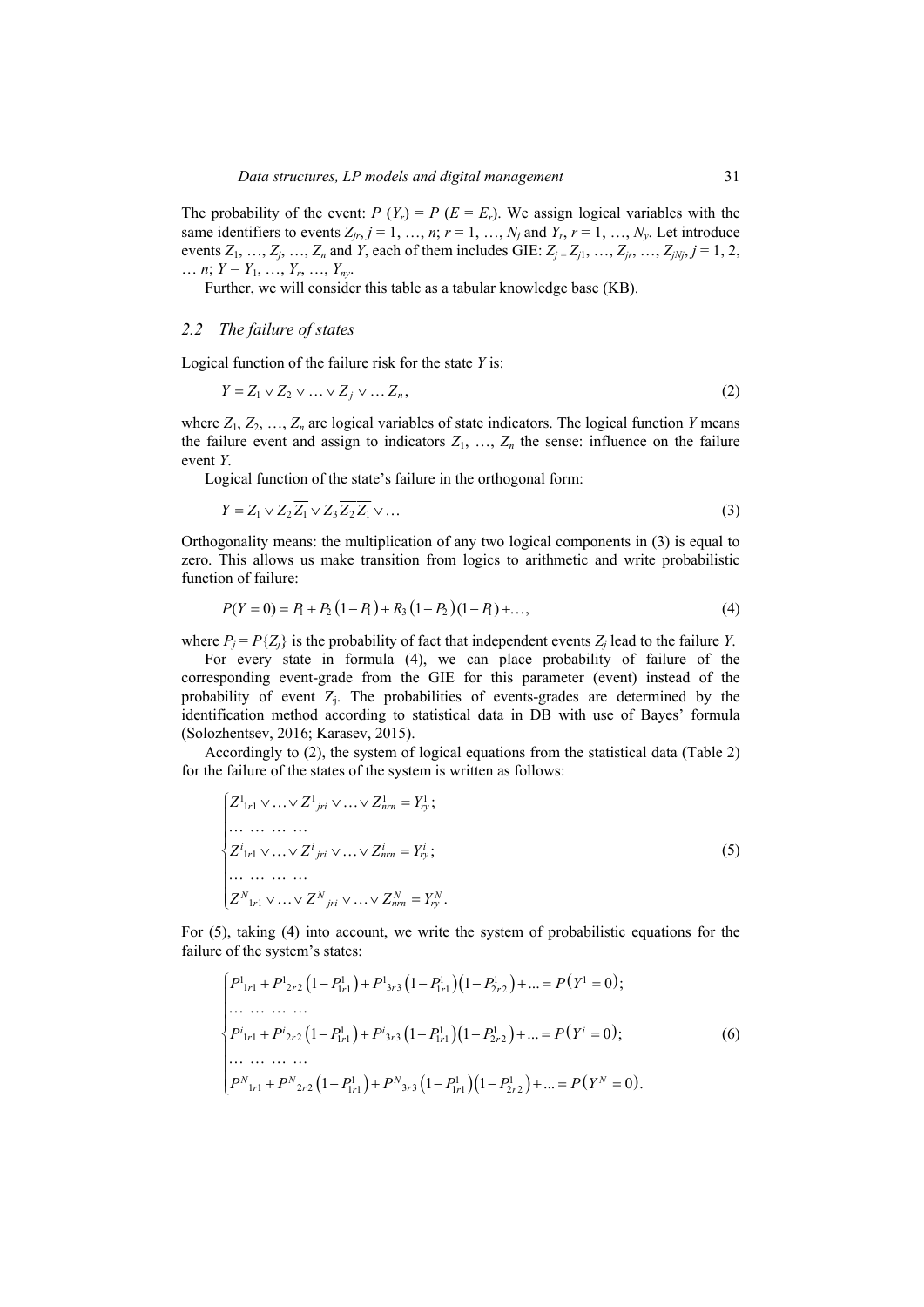#### *2.3 Groups of incompatible events*

For event-grade  $Z_{jk}$  of the parameter  $Z_j$  three probabilities are used (Figure 1). For logics in GIE, logical identities for events-grades are correct:

$$
z_{jr} \wedge z_{jk} = 0;
$$
  
\n
$$
\overline{z_{jr}} \vee \overline{z_{jk}} = 1;
$$
  
\n
$$
\overline{z_{jr}} \wedge z_{jk} = z_{jk};
$$
  
\n
$$
z_{jr} \vee \overline{z_{jk}} = \overline{z_{jk}}.
$$
\n(7)

**Figure 1** Probabilities in GIE



Following rules for the replacement of events-grades by their probabilities are valid:

$$
\begin{cases}\nP(z_{jr} \wedge z_{jk}) = 0; \\
P(\overline{z_{jr}} \vee \overline{z_{jk}}) = 1; \\
P(z_{jr} \vee z_{jk}) = P(z_{jr}) + P(z_{jk}) = P2_{jr} + P2_{jk}; \\
P(\overline{z_{jr}} \wedge \overline{z_{jk}}) = 1 - (P(z_{jr}) + P(z_{jk})) = 1 - (P2_{jr} + P2_{jk}).\n\end{cases} (8)
$$

### *2.4 Logics and probabilities in the GIE for failure of states*

For each GIE, the following three probabilities of the events-grades  $Z_{ir}$  are considered:  $P2_i$  is the frequency of a state in statistical data;  $P1_i$  is the probability in the GIE;  $P_i$  is the probability of event-grade  $Z_{ir}$  leads to the risk of the system *Y*. Probabilities for the GIE are defined as follows (Solozhentsev, 2016):

$$
P2_{jr} = P(z_{jr}); \t P2_{jr} = 1, r = 1, 2, ..., N_j;
$$
  
\n
$$
P_{jr} = P(z_{jr})|_{Y=0}, \t r = 1, 2, ..., N_j;
$$
  
\n
$$
P1_{jr} = P_{jr} / \sum P_{jr}; \sum P1_{jr} = 1, r = 1, 2, ..., N_j.
$$
  
\n(9)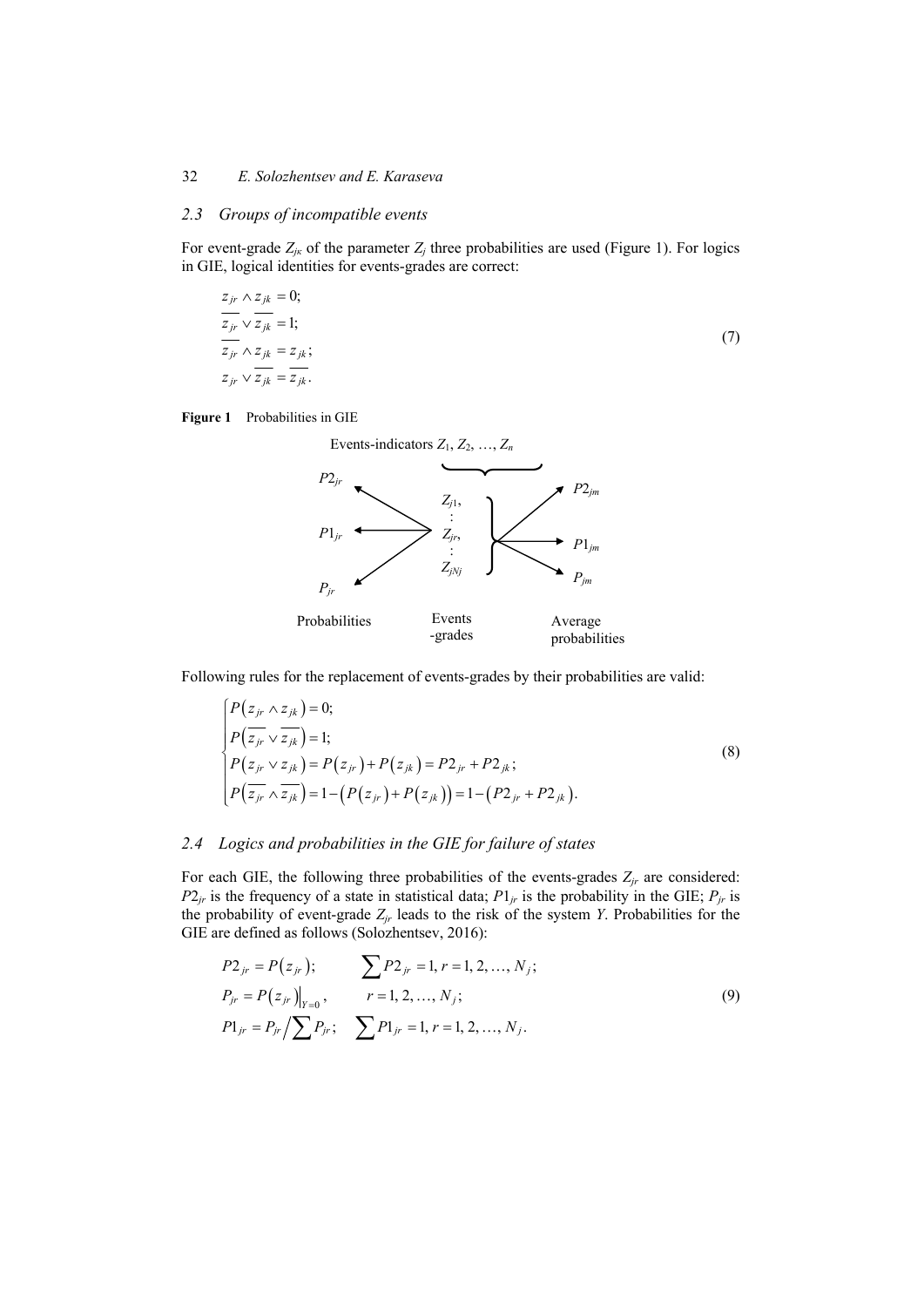Average probabilities  $P2_{ir}$ ,  $P1_{ir}$  and  $P_{ir}$  for grades in GIE are equal to:

$$
\begin{cases}\nP2_{jm} = 1/N_j; \\
P_{jm} = \sum_{r=1}^{N_j} P_{jr} P2_{jr}; \\
P1_{jm} = \sum_{r=1}^{N_j} P1_{jr} P2_{jr}.\n\end{cases} \tag{10}
$$

In the logical risk function of i-state of the system we have to place logical variables  $Z_{ir}$ ,  $j = 1, 2, \ldots n$ ,  $r = 1, 2, \ldots, N_j$  for the events-grades (which correspond to state *i*), instead of the logical variables  $Z_1, \ldots, Z_j, \ldots, Z_n$ . The probability of the event-parameter  $Z_i$  is equal to the probability of one of the events  $Z_{ir}$  from the GIE, that is,  $P(Z_{jr} | Y_{r=0}) = P_{jr}$ .

#### *2.5 Bayes' formula for GIE*

Probabilities  $P_{ir}$  are estimated by algorithmic iterative learning of the probabilistic model under statistical data. Primarily we need to determine probabilities  $P1_{ir}$  satisfying (10), and then make transition from  $P1_{ir}$  to the probabilities  $P_{ir}$ . The number of independent probabilities  $P_{ir}$  is

$$
N_{ind} = \left(\sum_{j=1}^{n} N_j\right) - n. \tag{11}
$$

Probabilities  $P_{ir}$ ,  $P1_{ir}$ ,  $P2_{ir}$ ,  $P_{im}$ ,  $P1_{im}$  and  $P2_{im}$  are related by the Bayes' formula. This connection is used in learning LP-model by statistical data. We are solving the problem of identification (optimisation) by iterative method. The Bayes' formula can formally be written with respect to  $P1_{ir}$  as function  $P_{ir}$  or, conversely, with respect to  $P_{ir}$  as function *P*1*jr*. For the iterative learning of the probabilistic model, the Bayes' formula can be written as follows:

$$
P_{jr} = P1 \frac{P_{jm}}{P2_{jr}}, \quad r = 1, 2, ..., N_j, j = 1, 2, ..., n.
$$
 (12)

This allows generate a number of independent probabilities *P*1*jr* in the GIE one less than in case where we generate probabilities  $P_{jr}$ . The estimation of the accuracy of probabilities *P*1*jr* in the GIE is also simplifier because their sum is equal to 1.

There are difficulties in application the Bayes' formula, since the denominator in (12) can be equal to zero or very small due to limited amount of statistical data. Therefore, the connection between probabilities  $P_{jr}$  and  $P_{jr}$  is suggested to be specified by modifying the Bayes' formula using the mean value of probability  $P2<sub>jr</sub>$  (Solozhentsev, 2016):

$$
P_{jr} = P1 \frac{P_{jm}}{P2_{jm}}, \quad r = 1, 2, ..., N_j, j = 1, 2, ..., n.
$$
 (13)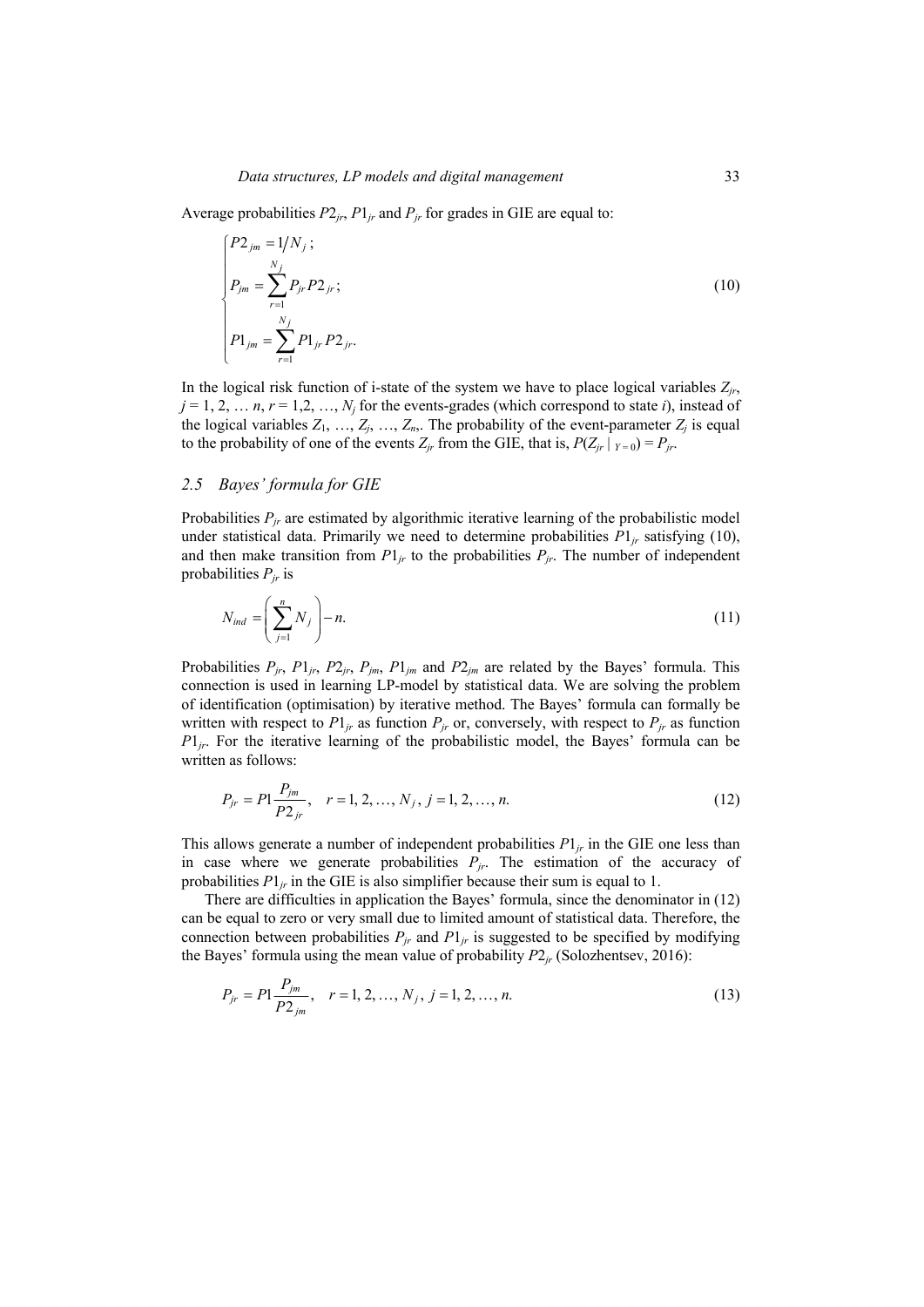### **3 DB and LP model for credit risk management in banks**

Individual loans are described by 20 parameters (Table 3), each of them has from 2 to 11 grades (Solozhentsev, 2016; Karasev, 2015). Credit parameters and their grades are considered as random events-parameters  $Z_i$  and events-grades  $Z_{ir}$ . The events-grades of every parameter form GIE. Scenario risk of credit's default is: default occurs if any one, or any two, or … all events-parameters will take place.

| Parameters   | Title of parameter                                          | <b>Notation</b> | Number of<br>grades |
|--------------|-------------------------------------------------------------|-----------------|---------------------|
| $\mathbf{0}$ | Parameter of default                                        | Y               | $\overline{c}$      |
| 1            | Status of existing checking account                         | $Z_1$           | $\overline{4}$      |
| 2            | Duration in month                                           | $Z_{2}$         | 10                  |
| 3            | Credit history                                              | $Z_3$           | 5                   |
| 4            | Purpose                                                     | $Z_4$           | 11                  |
| 5            | Credit amount                                               | $Z_5$           | 10                  |
| 6            | Savings account/bonds                                       | $Z_6$           | 5                   |
| 7            | Present employment since                                    | $Z_7$           | 5                   |
| 8            | Instalment rate in percentage of disposable income          | $Z_8$           | 4                   |
| 9            | Personal status and sex                                     | $Z_9$           | 4                   |
| 10           | Other debtors/guarantors                                    | $Z_{10}$        | 3                   |
| 11           | Present residence since                                     | $Z_{11}$        | 4                   |
| 12           | Property                                                    | $Z_{12}$        | $\overline{4}$      |
| 13           | Age in years                                                | $Z_{13}$        | 5                   |
| 14           | Other instalment plans                                      | $Z_{14}$        | 3                   |
| 15           | Housing                                                     | $Z_{15}$        | 3                   |
| 16           | Number of existing credits at this bank                     | $Z_{16}$        | $\overline{4}$      |
| 17           | Job                                                         | $Z_{17}$        | 4                   |
| 18           | Number of people being liable to provide<br>maintenance for | $Z_{18}$        | 2                   |
| 19           | Telephone                                                   | $Z_{19}$        | 2                   |
| 20           | Foreign worker                                              | $Z_{20}$        | $\overline{c}$      |

| Table 3<br>Description of credit parameters (for individuals) |  |
|---------------------------------------------------------------|--|
|---------------------------------------------------------------|--|

Logical model of credit default risk:

 $Y = Z_1 \vee Z_2 \vee \ldots \vee Z_n$ .

Logical model of credit default risk in equivalent orthogonal form:

 $Y = Z_1 \vee Z_2 \overline{Z_1} \vee Z_3 \overline{Z_2} \overline{Z_1} \vee \dots$ 

Probabilistic model of credit default risk:

$$
P = P_1 + P_2 Q_1 + P_3 Q_1 Q_2 + \dots \tag{14}
$$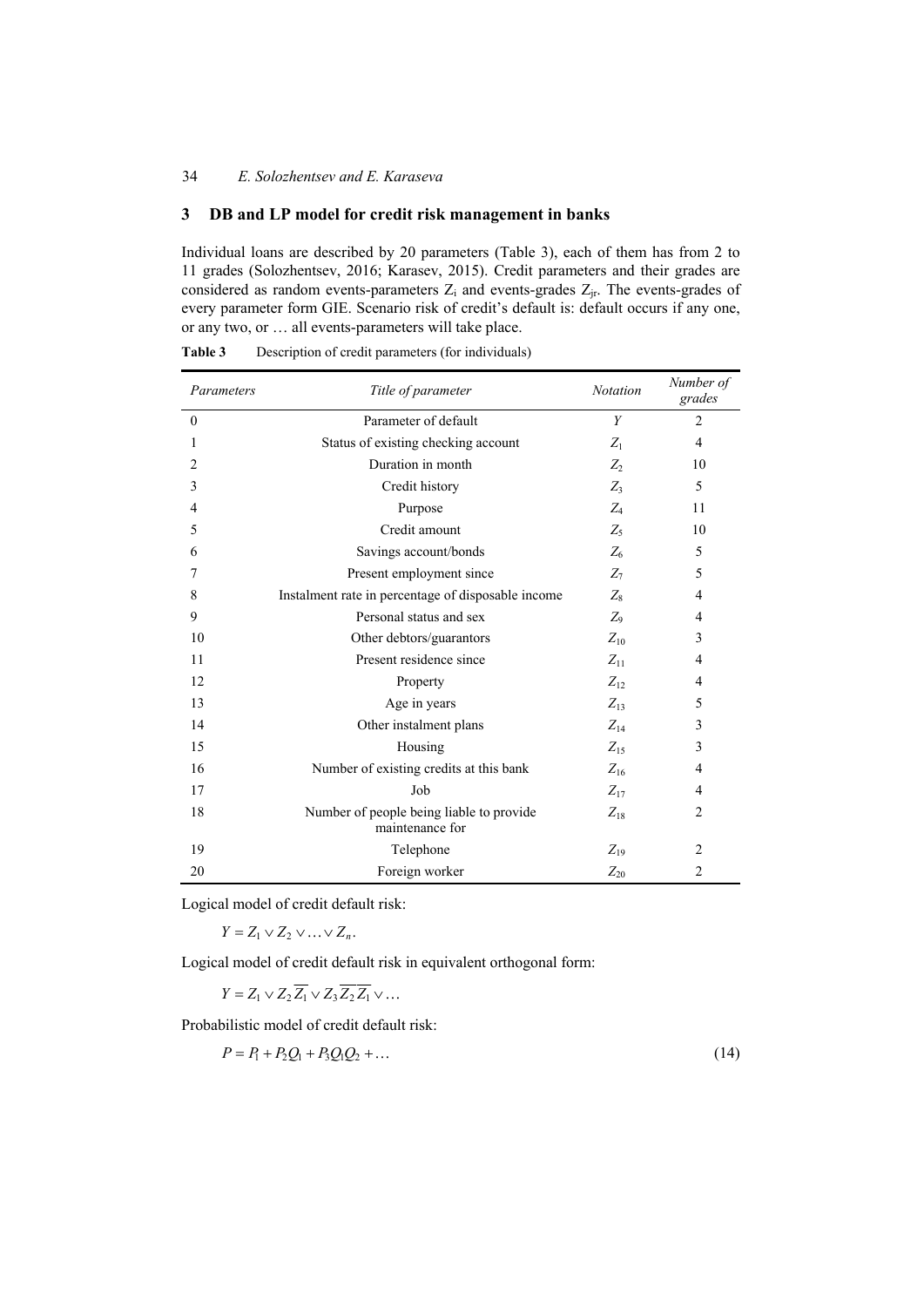where  $P_1$ ,  $P_2$ , ... are probabilities of credit default due to parameters;  $Q_1 = 1 - P_1$ ,  $Q_2 = 1 - P_2$ , ... In the formula (14) probabilities for events-grades  $Z_i$  are placed. Credit risk (probability of default) is within the interval [0, 1] for any values of their probabilities. Risk is determined for every credit. Credits in DB are classified by risk value (Figure 2).

**Figure 2** Scheme of credit classification by risk



Identification of the LP model of credit risk is based on statistical data (Solozhentsev, 2016; Karasev, 2015) and this is determination probabilities of events-grades  $P_i$ ,  $r = 1, 2$ ,  $..., N<sub>i</sub>; j = 1,2..., n$ , admissible credit risk  $P<sub>ad</sub>$  and risks  $P<sub>i</sub>$ ,  $i = 1,2,..., N$  of credits. The condition  $P_i > P_{ad}$  distinguishes following types of credits:  $N_{gg}$  – are 'good' by LP-model and statistics;  $N_{gb}$  – are 'good' by LP-model and 'bad' by statistics;  $N_{bg}$  – 'bad' by LP-model and 'good' by statistics;  $N_{bb}$  – 'bad' by LP-model and statistics (Figure 3).

**Figure 3** Distribution of good credits, bad credits and all together



#### *3.1 New tasks in credit risk management*

The LP model of credit risk provides the solution of new tasks for credit risk management (Karasev, 2015):

- 1 quantitative assessment the risk for every credit and the average risk of the bank
- 2 estimation contributions of credit's parameters and their grades in the average credit risk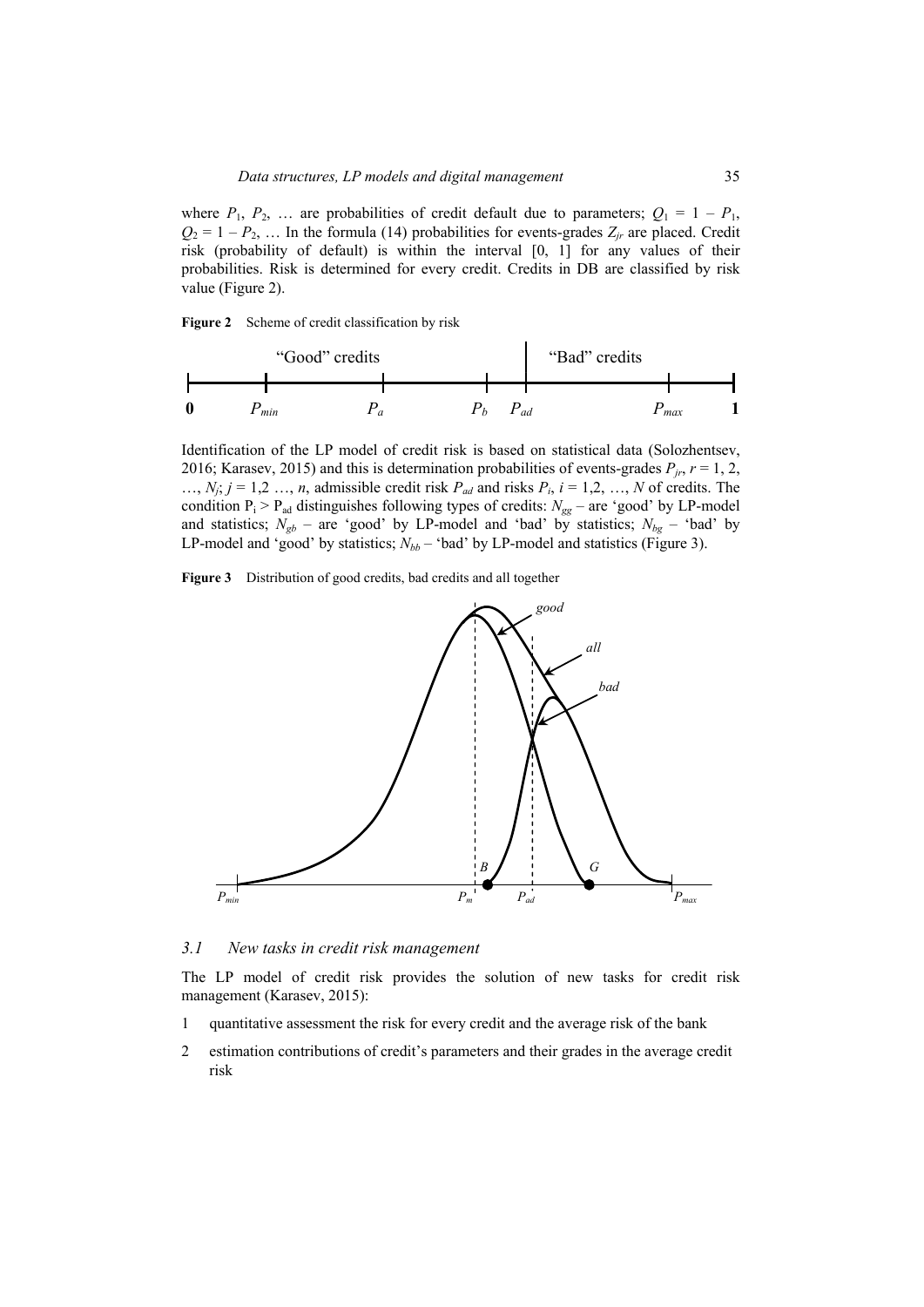- 3 determination admissible risk from the condition of a given asymmetry of recognition of 'good' and 'bad' credits
- 4 exclusion from the statistics of the bank, which are used for credit risk model learning, obsolete and incorrect credits
- 5 relearning LP model of the credit risk after the forming the signal part of finalised credits.

LP models of credit risk have following advantages:

- $\bullet$  the accuracy in risk assessment of 'good' and 'bad' credits is increased by 1.5 to 2.5 times, bank's losses are accordingly reduced
- the robustness (stability) of classification of credits into 'good' and 'bad' is increased seven times in comparison with models, based on neural networks
- optimal management for bank crediting process is ensured
- management of quality of whole crediting process is performed by change parameters of LP model and monitoring technology.

# **4 DB and LP model for management of risk and efficiency in restaurants**

Efficiency (turnover per day) *Y* is considered as a random variable, depending on the parameters of *Z*. The parameters are represented by sets of discrete values, which are called events-grades and denoted by logical variables.

Statistics for the calendar year ( $N = 365$  days) were considered. The state of the restaurant is determined by following parameters and their grades:

- *Z*1 month, grades: 1, 2, …,12
- *Z*<sub>2</sub> day, grades: 1, 2, ..., 7
- Z<sub>3</sub> type of advertising:
	- 1 for months 3,…,8
	- 2 for months 9, …, 2
- *Z*4 type of team determines team structure and depends on season and day of the week:
	- 1 for months 9, …, 12; 1, 2 in days 1, 2, 3, 4
	- 2 for months 9, 10, 11, 12, 1, 2 in days 5, 6, 7
	- 3 for months 3, 4, 5, 6, 7, 8 in days 1, 2, 3, 4
	- 4 for months 3, 4, 5, 6, 7, 8 in days 5, 6, 7
- Z<sub>5</sub> quality of personnel:
	- 1 inexperienced (2006 for months 11, 12)
	- 2 average skill  $(2007 -$  for months 1, 2, 3)
	- 3 experts  $(2007 for months 4,...,10)$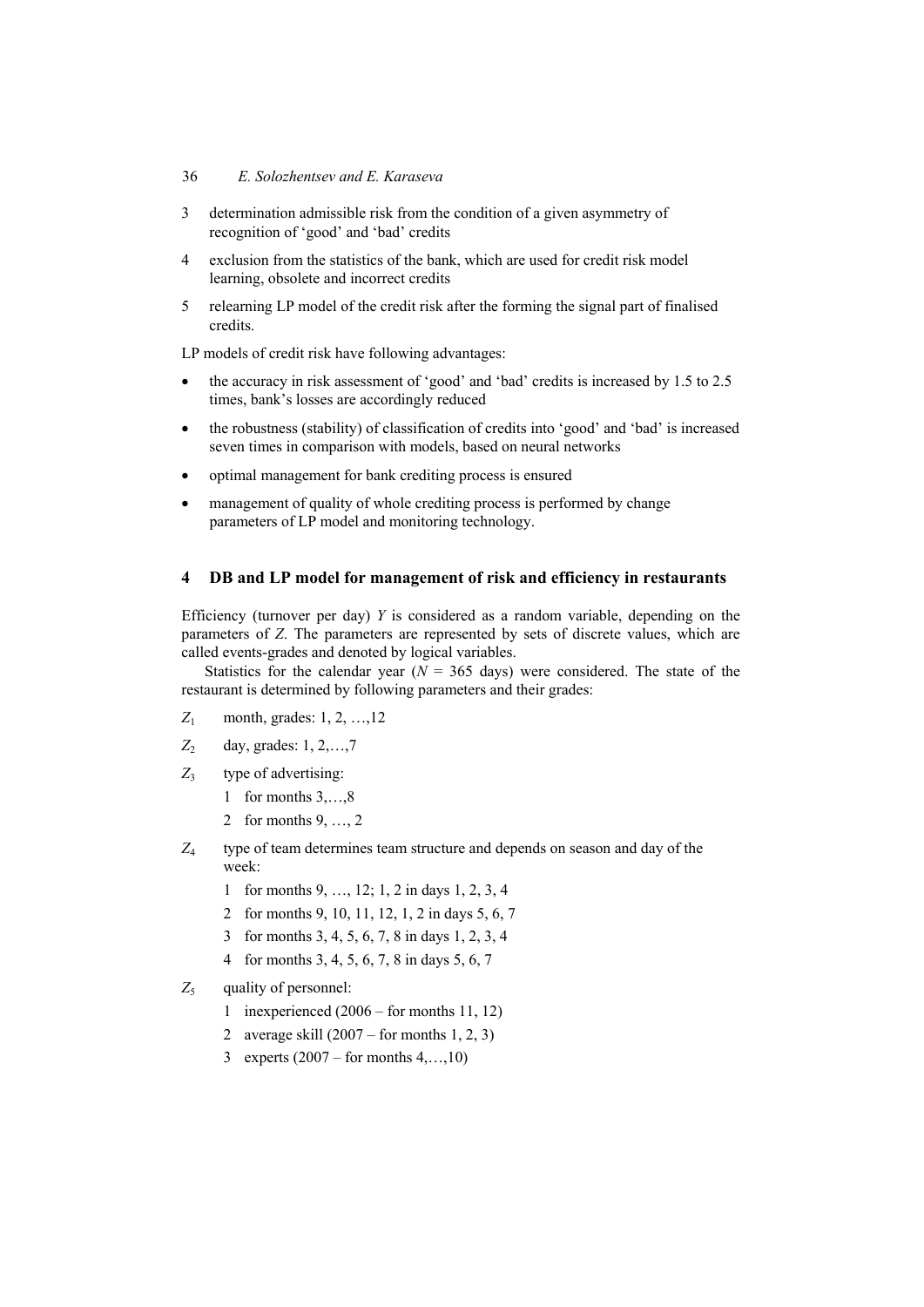- $Z_6$  type of menu:
	- 1 2006, for months 11, 12 (70 % usual plus 30 % gourmet)
	- 2 2007, for months 1, 2  $(65 + 35\%)$
	- 3 2007, for months 3, 4 and 5  $(60 + 40\%)$
	- 4 2007, for months 6, 7, 8  $(55 + 45\%)$
	- 5 2007, for months 9, 10  $(50 + 50 \%)$
- *Z*7 type of evening:
	- 1 usual
	- 2 usual plus banquet
	- 3 usual plus thematic
	- 4 usual оplus tasting.

Let construct turnover Y distribution histogram entering intervals on 25,000.0 RUR. We have obtained 23 intervals or events-grades for the efficiency parameter and the number of days, where turnover was included in the interval, was calculated (Figure 4).

**Figure 4** Distribution histogram for efficiency parameter



Monitoring of the restaurant's states was performed during the calendar year  $(N = 365 \text{ days})$  and in each interval there are, in average,  $N/N_v = 365/23 = 16 \text{ restaurant's}$ states.

The identification (learning) of LP models of restaurant's risk is based on statistical data (Solozhentsev, 2016; Karasev, 2015) and this is determination probabilities of events-grades of parameters  $P_{ir}$ ,  $r = 1, 2, ..., N_i$ ;  $j = 1, 2, ..., n$  and admissible turnover.

#### *4.1 New tasks in analysis of risk and efficiency of the restaurant*

The transition from DB to KB and construction of the LP model of risk and efficiency provide the opportunity to manage the risk and efficiency of the restaurant ((Solozhentsev, 2016).

The restaurant's risk LP model is constructed and probabilities of grades are determined by the identification method under statistical data. Calculations have demonstrated: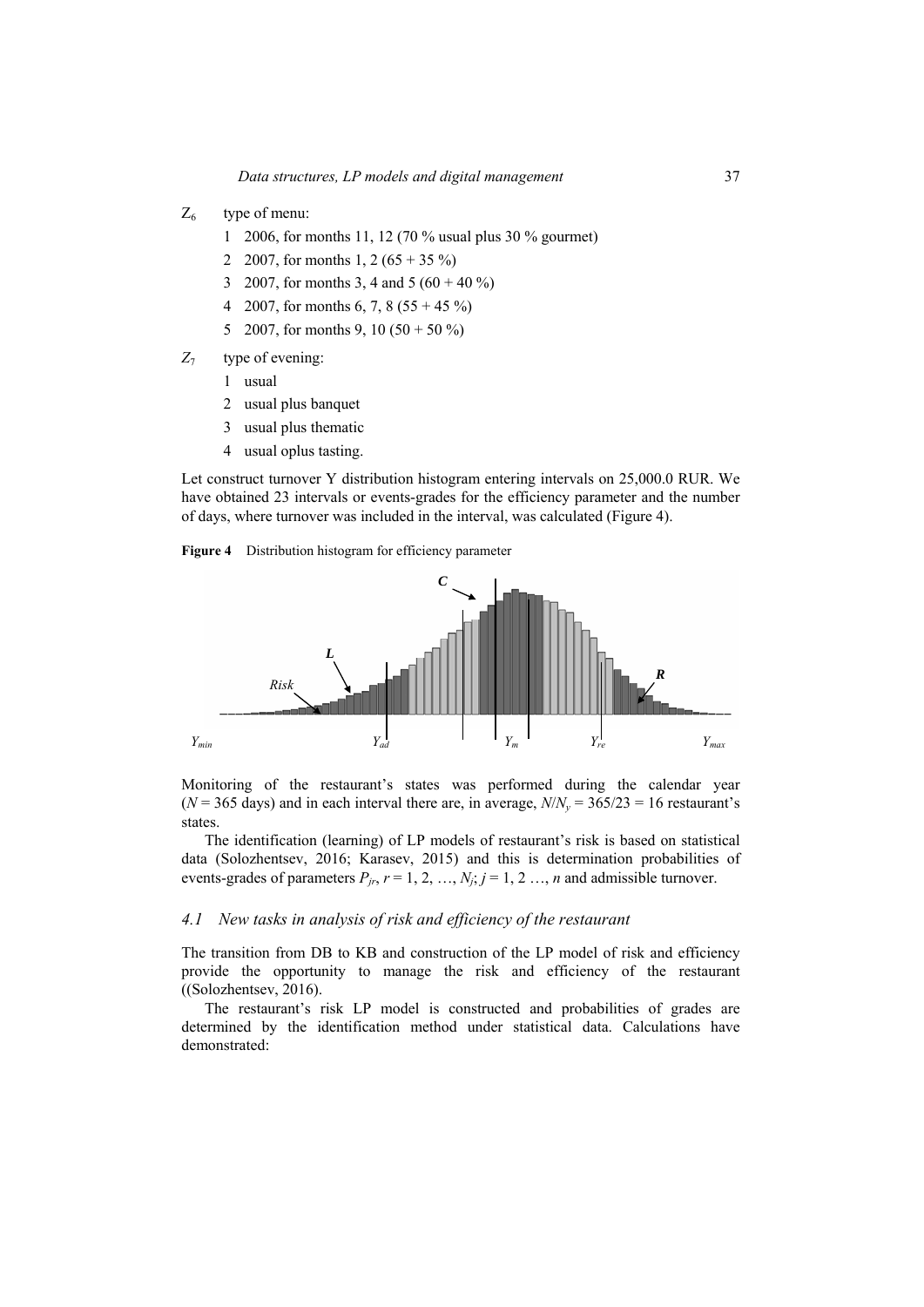- $\bullet$  The risk by months is almost 10 times different. The most risky the first months of the restaurant's functioning  $(11, 12, 1, 2, 3, 4)$ .
- The risk by days differs also almost 10 times. Less risky are Friday and Saturday (Grades 5, 6).
- The risk from both types of advertising  $(1, 2)$  is almost the same.
- The risk from types of teams differs almost twice  $(1, 4)$ .
- The risk from the quality of personnel (1, 2, 3) is almost the same.
- The risk from the menu type is almost 25 times different  $(3, 5)$ . The least risky is the menu of type 5.
- $\bullet$  The risk of evening type changes almost 400 times (1 usual evening has the greatest risk, 2 – evening with a banquet has the least risk).

Analysis of the restaurant's risk by contributions of parameters to the 'tail' of the turnover distribution was made both for the entire distribution and in the 'tail' only (Table 4).

| Parameters | $P_{im}$ all | $P_{\text{imb}} - in$ the 'tail' |
|------------|--------------|----------------------------------|
|            | 0.06242      | 0.09822                          |
| 2          | 0.06209      | 0.08572                          |
| 3          | 0.06236      | 0.06620                          |
| 4          | 0.06249      | 0.08210                          |
| 5          | 0.07103      | 0.06826                          |
| 6          | 0.05986      | 0.09499                          |
| 7          | 0.06444      | 0.07223                          |

**Table 4** Analysis of significances of parameters for restaurant's risk  $(Y_{ad} = 125000.0 \text{ RUR})$ 

The risk of efficiency *Y* is proportional to probabilities of influencing parameters *Z*. Therefore, the mean values of probabilities  $P_{jm}$  of grades of influencing parameters  $Z$  can be considered as significances of parameters for the average efficiency risk.

In Table 4 (column 2) mean values of probabilities  $P_{im}$  of grades of parameters in the GIE for all restaurant's states (interval of variation *Y*) are shown. Mean values of probabilities *Pjm* of grades of parameters in the GIE for the 'tail' of the restaurant's efficiency parameter (column 3) distribution are also determined under the condition *Y* < 125,000.0 RUR, that is, for 'bad' states. The results allow us to draw the following conclusions:

- For the interval of variation *Y*, contributions of parameters in the average risk  $P_{im}$  are the same.
- Contributions of parameters in the average risk depend on the size of the 'tail'. Contributions of parameters differ almost twice. For the 'tail'  $Y \le 125,000.0$  RUR – the largest contribution has parameter 1 (months) and the smallest – parameter 3 (advertising). For the tail  $Y < 75,000.0$  RUR the largest contribution has parameter 1 (months) and the smallest – parameter 7 (type of evening).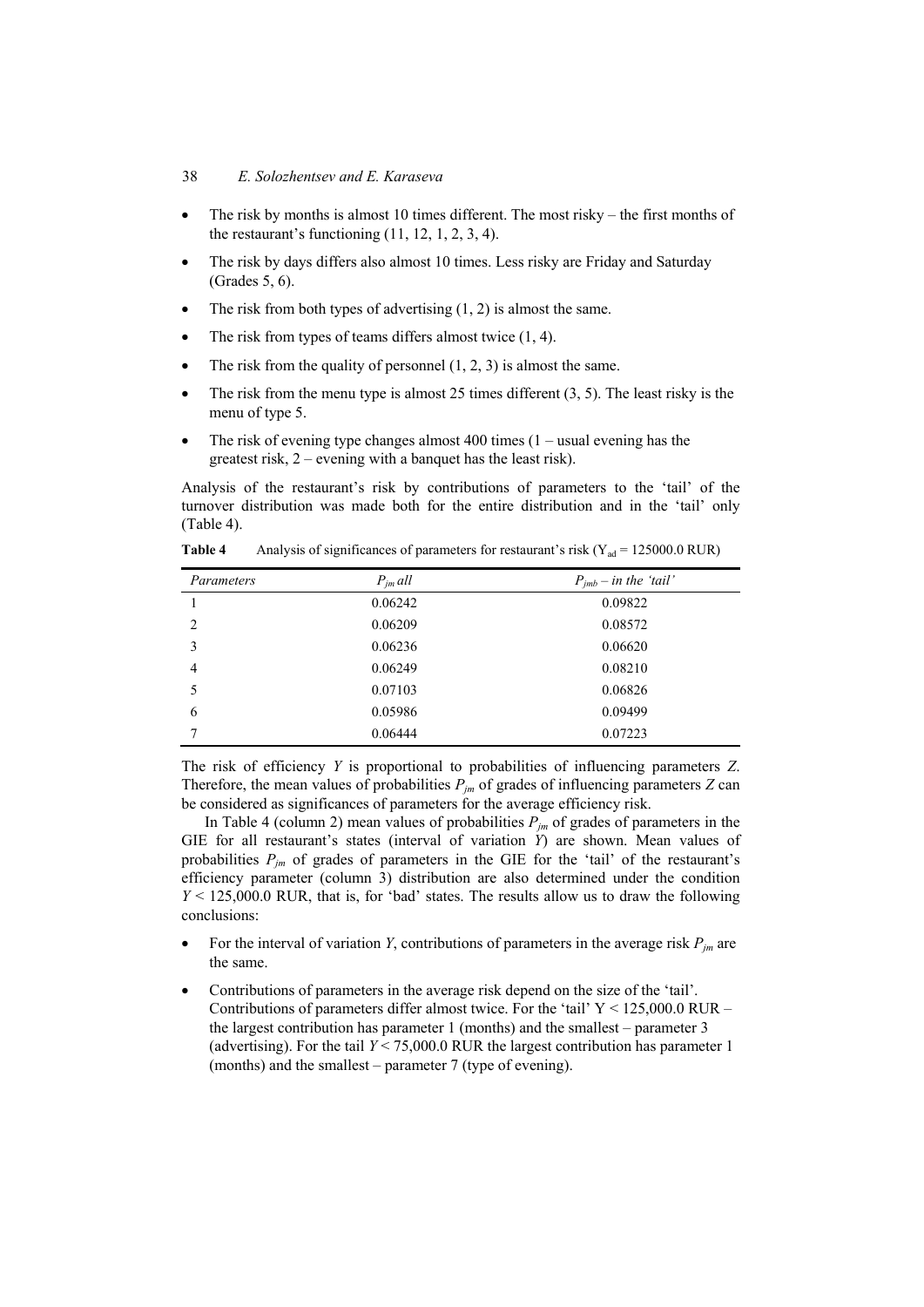The difference in contributions of parameters to the risk increases with the decreasing of the admissible value of the efficiency parameter.

Thus, we demonstrate possibility to manage the restaurant's risk and efficiency by change the type and quality of advertising, type of menu, type of the evening (usual, usual plus banquet, usual plus thematic, usual plus tasting) and improving the qualification of the staff.

Technology for management of risk and efficiency in restaurant business can be extended to public catering facilities, shops, warehouses and enterprises.

The BD contains description of restaurant's daily states, including values of parameters  $Z_1, Z_2, \ldots, Z_n$  and turnover *Y*. Based on the nature of parameters *Z* and their grades, it is impossible to construct analytical model (function) for the turnover of Y from Z. In order to analyse and manage the turnover, we have to know contributions of events-grades of parameters to the value of turnover. To do this we need to construct the model for the efficiency and risk of the restaurant's turnover.

The algorithm of the transition from DB to KB for risk management of the restaurant includes:

- 1 construct turnover distribution histogram
- 2 choose the minimum admissible turnover  $Y_{\text{min}}$
- 3 declare states with turnover  $Y \le Y_{\text{min}}$  as 'bad' and denote them 0, and states with turnover  $Y > Y_{\text{min}}$  we declare as 'good' and denote them 1
- 4 calculate the risk of turnover:  $Risk = N_{bat} / N_{all}$ , where  $N_{bat}$  the number of bad states;  $N_{all}$  – the number of all restaurant states in the DB
- 5 write the logical function of risk for each state of turnover (1, 3)
- 6 write the probabilistic function of risk for each state of turnover  $(2, 4)$
- 7 calculate probabilities of events-grades, solving the system of equations (4) by the nonlinear identification method (Solozhentsev, 2016; Karasev, 2015)
- 8 these estimations of probabilities of events-grades allow us to calculate their contribution to the risk and efficiency of the restaurant's turnover
- 9 manage the risk and effectiveness of the restaurant, based on the obtained estimations.

#### **5 Complex structure data. Construction of LP model for management of country's innovation system quality**

The innovation system is most important for the State because provides increasing of profits from industry and business. Russia's innovation system is ranked 62nd among 142 countries and the country's rating has to be raised (Solozhentsev, 2016).

Resources are needed to manage the state and development of the country's economics. Innovation management system is needed to reduce the loss of funds and increase their revenues. The rule of Chinese leadership (Li Keqiang) was accepted which declare both innovations in technology and innovations in management are equal. We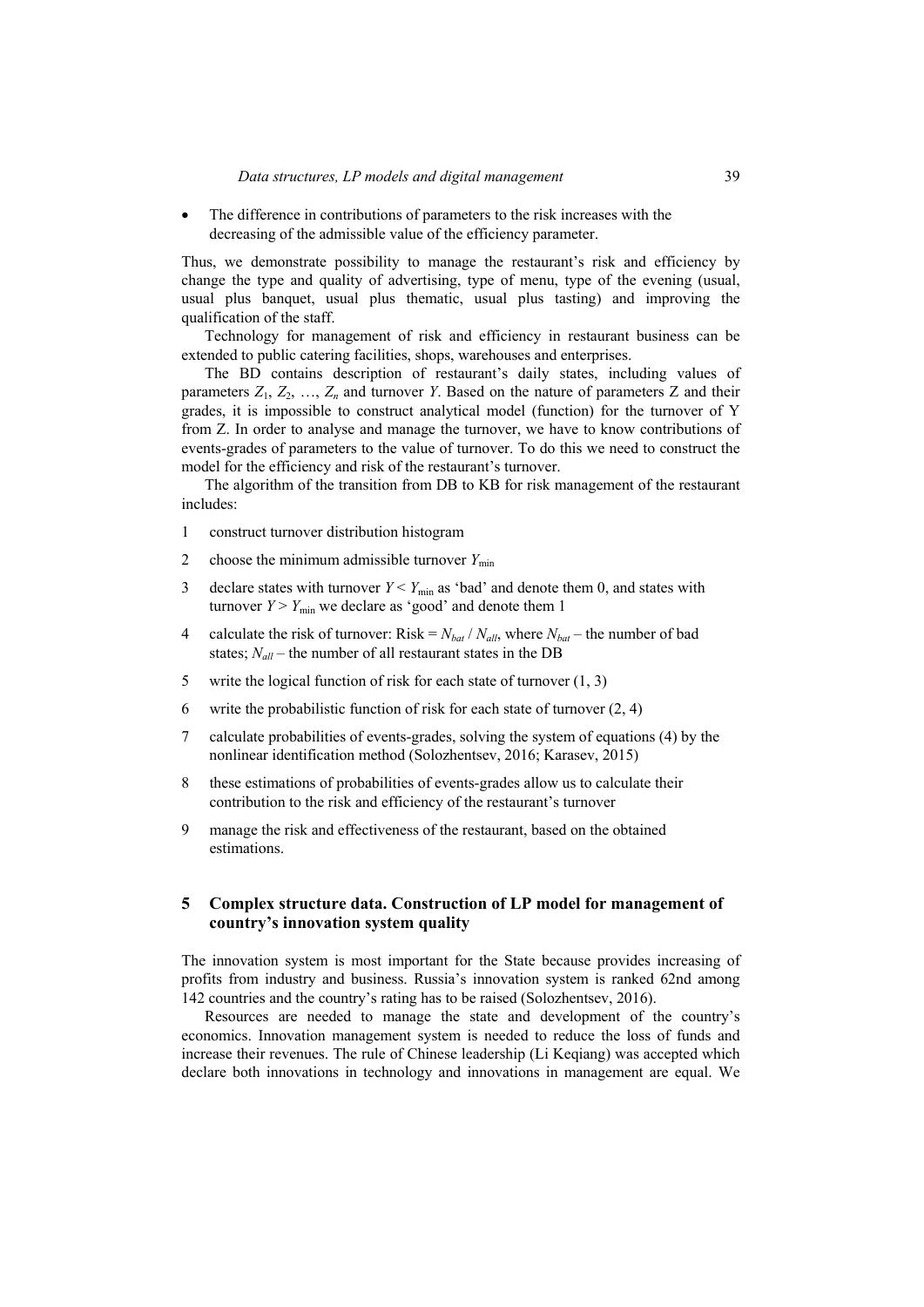propose to use an event approach to manage the innovation system with a mathematical correct logical addition of events (Solozhentsev, 2016; Ryabinin, 2007).

# *5.1 Complex structure data and assessment of the global innovation index of the country*

Let consider the technique for assessment Global Innovative Index (GII) for a country and estimation the innovation system quality, which was adopted in international practice (Solozhentsev, 2016). The GII is calculated based on values of the Innovative Index of Production (IIP) and the Innovative Index of Results (IIR), every index is determined by values of groups of indicators (Table 5):

- seven groups of derivative indicators of the first level  $Y_1, Y_2, ..., Y_7$
- 21 groups of derivative indicators of the second level  $Y_{11}$ ,  $Y_{12}$ ,  $Y_{13}$ , …,  $Y_{71}$ ,  $Y_{72}$ ,  $Y_{73}$
- 84 low-level initial indicators  $Y_{111}$ ,  $Y_{112}$ ,  $Y_{113}$ ,...,  $Y_{731}$ ,  $Y_{732}$ ,  $Y_{733}$ .

Five groups of indicators assess capabilities of the innovation system:

- 1 institutions the state (political environment, regulatory environment, business environment)
- 2 human capital and research (education, science and development)
- 3 infrastructure (information technologies, etc.)
- 4 market (credits, investments, trade and competition)
- 5 business (qualification of employees, business communication with innovation and knowledge).

Two groups of indicators evaluate the results of the innovation system:

- 6 results of scientific research
- 7 results of creative research.

The table uses following abbreviations: GNI – gross national income; PPP – purchasing power parity; FDI – foreign direct investment; IPS – international patent system; FLD – first level domain.

Each of seven first level groups has several indicators. The value of the group indicator is calculated as the arithmetic mean of individual indicators of the second level (their number is 21). Each second level indicator is a function of the initial indicators (their number is 84). Following calculations are performed:

- 1 the IIP is calculated as the arithmetic mean of the first five groups of indicators
- 2 the innovative index of results is calculated as the arithmetic mean of the last two groups of indicators
- 3 the final GII is calculated as the arithmetic average of the IIP and the innovative index of results
- 4 the innovation efficiency ratio is calculated as the ratio of the innovative index of results to the IIP.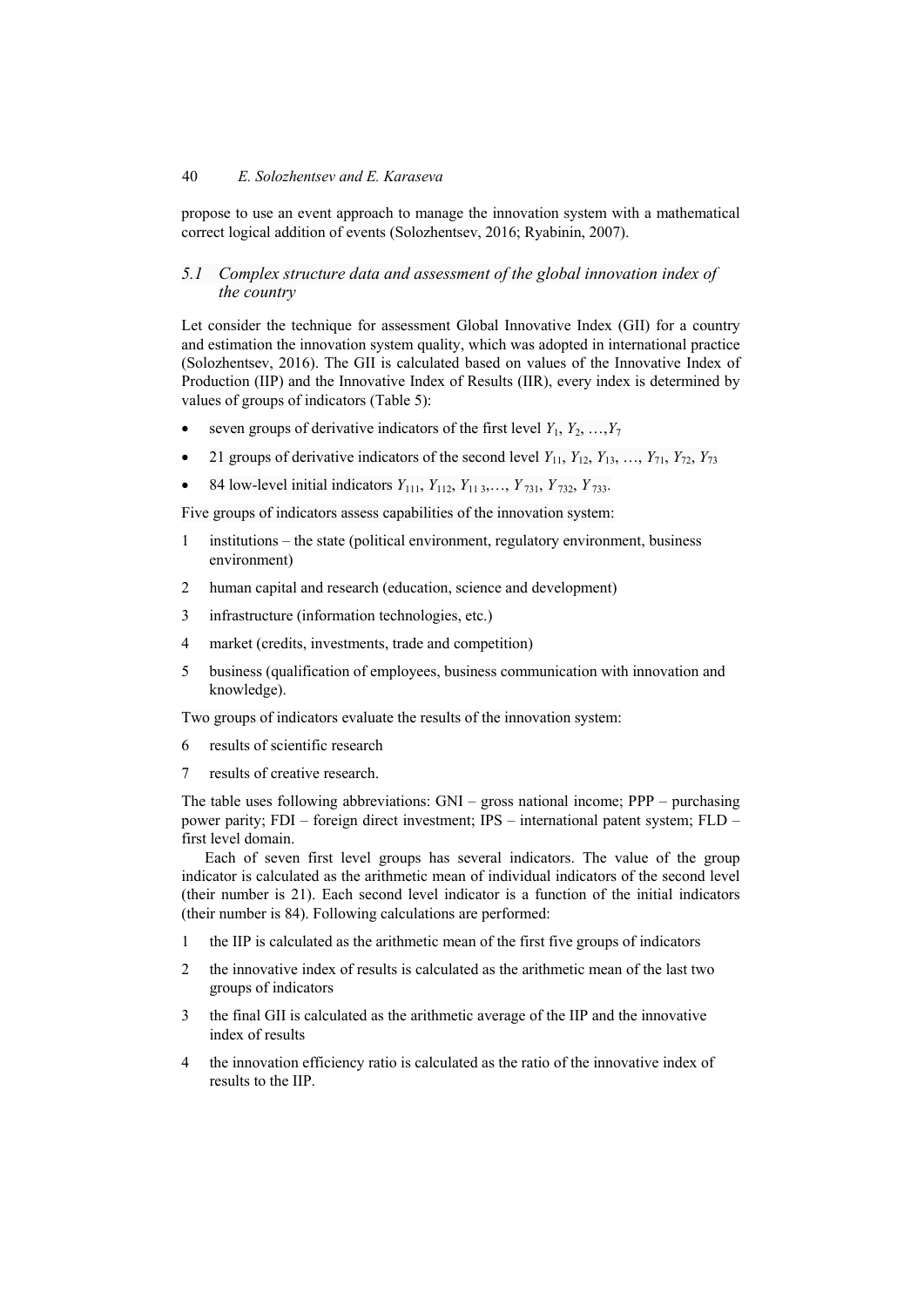| Data of complex structure of GII of Russian Federation<br><b>Table 5</b> |  |
|--------------------------------------------------------------------------|--|
|--------------------------------------------------------------------------|--|

| Indicators                                                                                            | Identificator | Score | Rank |
|-------------------------------------------------------------------------------------------------------|---------------|-------|------|
| Global innovative index                                                                               | GП            | 37.2  | 62   |
| Innovative index of production                                                                        | $_{\rm IIP}$  | 30.6  | 72   |
| Innovative index of results                                                                           | IIR           | 43.8  | 52   |
| Innovation Efficiency Ratio IIR/IIP                                                                   | <b>IER</b>    | 0.7   | 104  |
| 1 Institutions                                                                                        | $Y_1$         | 56.0  | 87   |
| 1.1 Political environment                                                                             | $Y_{11}$      | 42.9  | 117  |
| 1.1.1 Political stability and safety                                                                  | $Y_{111}$     | 44.7  | 113  |
| 1.1.2 Government effectiveness                                                                        | $Y_{112}$     | 27.3  | 90   |
| 1.1.3 Freedom of the press                                                                            | $Y_{113}$     | 56.6  | 119  |
| 1.2 Regulatory environment                                                                            | $Y_{12}$      | 57.2  | 100  |
| 1.2.1 Regulatory quality                                                                              | $Y_{121}$     | 40.3  | 102  |
| 1.2.2 Rule of law                                                                                     | $Y_{122}$     | 26.2  | 113  |
| 1.2.3 Cost of redundancy dismissal, salary weeks                                                      | $Y_{123}$     | 17.3  | 82   |
| 1.3 Business environment                                                                              | $Y_{13}$      | 68.0  | 55   |
| 1.3.1 Ease of starting a business                                                                     | $Y_{131}$     | 83.6  | 69   |
| 1.3.2 Ease of resolving insolvency                                                                    | $Y_{132}$     | 46.5  | 49   |
| 1.3.3 Ease of paying taxes                                                                            | $Y_{133}$     | 73.9  | 53   |
| 2 Human capital and research                                                                          | $Y_2$         | 44.1  | 33   |
| 2.1 Education                                                                                         | $Y_{21}$      | 62.0  | 42   |
| 2.1.1 Expenditure on education, % GDP                                                                 | $Y_{211}$     | n/a   | n/a  |
| 2.1.2 Gov't expend. on edu./pupil, secondary                                                          | $Y_{212}$     | 19.7  | 57   |
| 2.1.3 School life expectancy, years                                                                   | $Y_{213}$     | 14.3  | 48   |
| 2.1.4 PISA scales in reading, maths and science                                                       | $Y_{214}$     | 46.8  | 37   |
| 2.1.5 Pupil-teacher ratio, secondary                                                                  | $Y_{215}$     | 8.5   | 11   |
| 2.2 Tertiary education                                                                                | $Y_{22}$      | 40.0  | 46   |
| 2.2.1 Tertiary enrolment, % gross                                                                     | $Y_{221}$     | 75.9  | 13   |
| 2.2.2 Graduates in science and engineering, %                                                         | $Y_{222}$     | 28.1  | 14   |
| 2.2.3 Tertiary inbound mobility, %a                                                                   | $Y_{223}$     | 1.4   | 71   |
| 2.2.4 Number of persons admitted to higher education<br>institutions abroad with higher education, %. | $Y_{224}$     | 0.4   | 108  |
| 2.3 Research and development (R&D)                                                                    | $Y_{23}$      | 30.3  | 31   |
| 2.3.1 Researchers, FTE/mn pop                                                                         | $Y_{231}$     | 2.58  | 32   |
| 2.3.2 Gross expenditure on R&D, % GDP                                                                 | $Y_{232}$     | 1.1   | 33   |
| 2.3.3 Global R&D firms, avg. exp. top 3, mn \$US                                                      | $Y_{233}$     | 45.9  | 25   |
| 3 Infrastructure                                                                                      | $Y_3$         | 37.2  | 49   |
| 3.1 Information and communication technologies (ICTs)                                                 | $Y_{31}$      | 59.6  | 28   |
| 3.1.1 ICT access                                                                                      | $Y_{311}$     | 66.9  | 34   |
| 3.1.2 ICT use                                                                                         | $Y_{312}$     | 39.7  | 34   |
| 3.1.3 Government's online service                                                                     | $Y_{313}$     | 66.0  | 37   |
| 3.1.4 E-participation                                                                                 | $Y_{314}$     | 65.8  | 19   |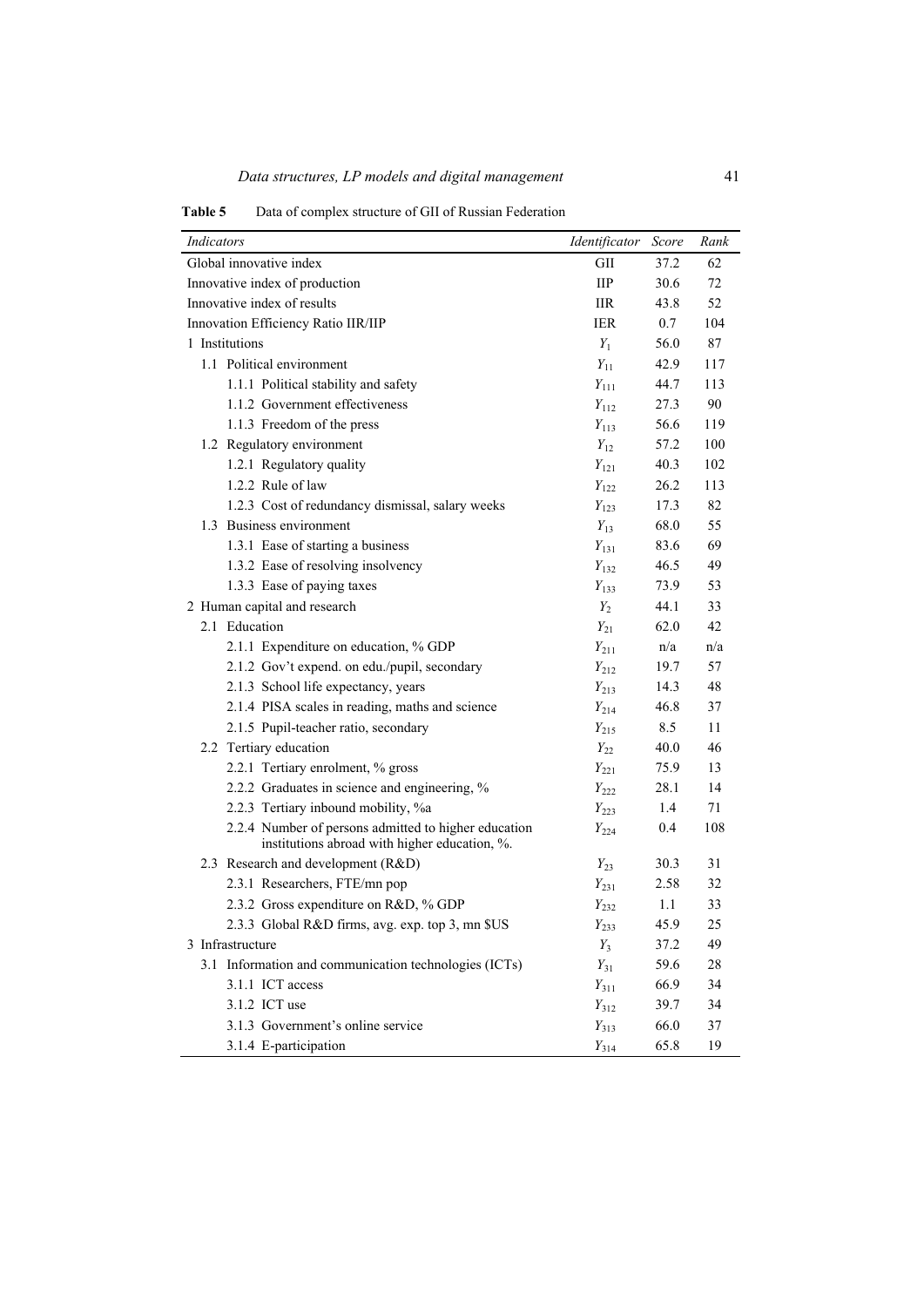| <b>Table 5</b> | Data of complex structure of GII of Russian Federation (continued) |  |  |  |  |
|----------------|--------------------------------------------------------------------|--|--|--|--|
|----------------|--------------------------------------------------------------------|--|--|--|--|

| Indicators                                              | Identificator | Score | Rank   |
|---------------------------------------------------------|---------------|-------|--------|
| 3.2 General infrastructure                              | $Y_{32}$      | 32.0  | 57     |
| 3.2.1 Electricity output, kWh/cap                       | $Y_{321}$     | 7.30  | 28     |
| 3.2.2 Power Consumption kWh/cap                         | $Y_{322}$     | 6.46  | 27     |
| 3.2.3 Logistics performance                             | $Y_{323}$     | 39.5  | 95     |
| 3.2.4 Gross capital formation, % GDP                    | $Y_{324}$     | 23.5  | 63     |
| 3.3 Ecological sustainability                           | $Y_{33}$      | 20.1  | 115    |
| 3.3.1 GDP/unit of energy use, 2005 PPP\$/kg oil eq      | $Y_{331}$     | 2.9   | 113    |
| 3.3.2 Environmental performance                         | $Y_{332}$     | 45.4  | 101    |
| 3.3.3 ISO 14001 environ. certificates/bn PPP\$ GDP      | $Y_{333}$     | 0.4   | 90     |
| 4 Market sophistication                                 | $Y_4$         | 45.4  | 74     |
| 4.1 Credit                                              | $Y_{41}$      | 23.6  | 116    |
| 4.1.1 Ease of getting credit                            | $Y_{411}$     | 50.0  | 93     |
| 4.1.2 Domestic credit to private sector, % GDP          | $Y_{412}$     | 46.8  | 71     |
| 4.1.3 Microfinance gross loans, % GDP                   | $Y_{413}$     | 0.0   | 82     |
| 4.2 Investment                                          | $Y_{42}$      | 37.1  | 32     |
| 4.2.1 Ease of protecting minority investors             | $Y_{421}$     | 47.4  | 102    |
| 4.2.2 Market capitalisation, % GDP                      | $Y_{422}$     | 42.9  | 45     |
| 4.2.3 Total value of stocks traded, % GDP               | $Y_{423}$     | 61.7  | 17     |
| 4.2.4 Venture capital deals/bn PPP\$ GDP                | $Y_{424}$     | 0.0   | 39     |
| 4.3 Trade, competition, and market scale                | $Y_{43}$      | 75.6  | 78     |
| 4.3.1 Applied tariff rate, weighted mean, %             | $Y_{431}$     | 3.8   | 65     |
| 4.3.2 Intensity of local competition                    | $Y_{432}$     | 0.3   | 41     |
| 4.3.3 Domestic market scale, bn PPP\$                   | $Y_{433}$     | 49.4  | 121    |
| 5 Business sophistication                               | $Y_5$         | 36.1  | 52     |
| 5.1<br>Knowledge workers                                | $Y_{51}$      | 58.2  | 34     |
| 5.1.1 Knowledge-intensive employment, %                 | $Y_{511}$     | 40.7  | 10     |
| 5.1.2 Firms offering formal training, % firms           | $Y_{512}$     | 52.2  | 24     |
| 5.1.3 GERD performed by business, % GDP                 | $Y_{513}$     | 0.7   | 30     |
| 5.1.4 GERD financed by business, %                      | $Y_{514}$     | 27.7  | 57     |
| 5.1.5 Females emp. w/adv. degrees, % tot. emp           | $Y_{515}$     | 559.7 | 32     |
| 5.1.6 Number of passing the GMAT test / million people. | $Y_{516}$     | 66.7  | $72\,$ |
| 5.2 Innovation linkages                                 | $Y_{52}$      | 18.9  | 109    |
| 5.2.1 University/industry research collaboration        | $Y_{521}$     | 40.3  | 83     |
| 5.2.2 State of cluster development                      | $Y_{522}$     | 36.0  | 108    |
| 5.2.3 GERD financed by abroad, %                        | $Y_{523}$     | 4.3   | 59     |
| 5.2.4 JV-strategic alliance deals/bn PPP\$ GDP          | $Y_{524}$     | 0.0   | 60     |
| 5.2.5 Patent families filed in 2+ offices/bn PPP\$ GDP  | $Y_{525}$     | 0.1   | 47     |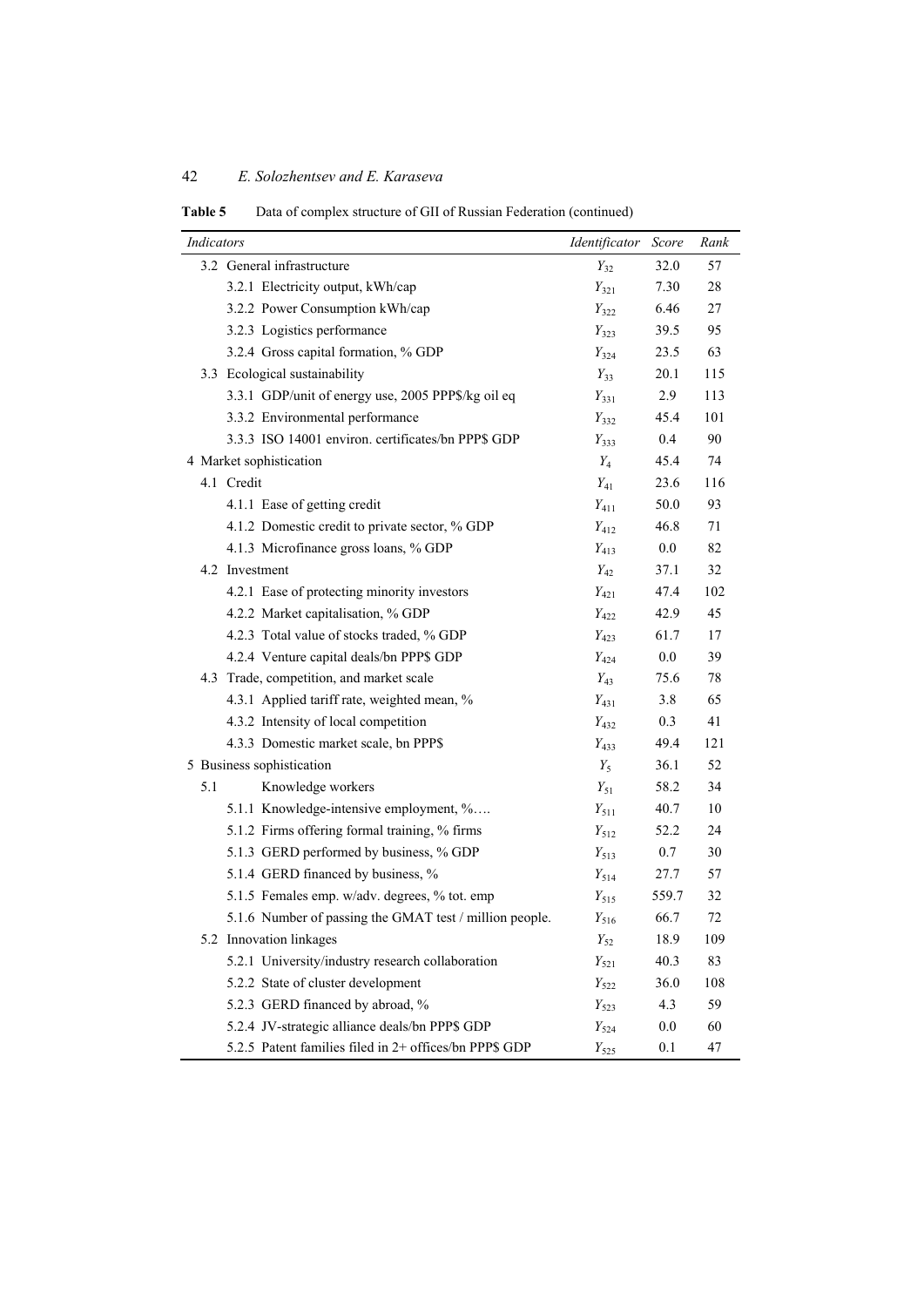| Indicators                                               | Identificator | Score   | Rank |
|----------------------------------------------------------|---------------|---------|------|
| 5.3 Knowledge absorption                                 | $Y_{53}$      | 31.2    | 52   |
| 5.3.1 Intellectual property payments, % total trade      | $Y_{531}$     | 6.8     | 18   |
| 5.3.2 High-tech imports less re-imports, % tot. trade    | $Y_{532}$     | 10.3    | 45   |
| 5.3.3 ICT services imports, % total trade                | $Y_{533}$     | 5.5     | 49   |
| 5.3.4 FDI net inflows, % GDP                             | $Y_{534}$     | 2.8     | 73   |
| 6 Knowledge and technology outputs                       | $Y_6$         | 30.4    | 48   |
| 6.1 Knowledge creation.                                  | $Y_{61}$      | 34.6    | 25   |
| 6.1.1 Patents by origin/bn PPP\$ GDP                     | $Y_{611}$     | 11.3    | 13   |
| 6.1.2 PCT patent applications/bn PPP\$ GDP               | $Y_{612}$     | 0.4     | 42   |
| 6.1.3 Utility models by origin/bn PPP\$ GDP              | $Y_{613}$     | 5.3     | 9    |
| 6.1.4 Scientific and technical articles/bn PPP\$ GDP     | $Y_{614}$     | 10.6    | 72   |
| 6.1.5 Citable documents H index                          | $Y_{615}$     | 308.0   | 20   |
| 6.2 Knowledge impact                                     | $Y_{62}$      | 33.0    | 77   |
| 6.2.1 Growth rate of PPP\$ GDP/worker, %                 | $Y_{621}$     | 4.4     | 21   |
| 6.2.2 New businesses/th pop.                             | $Y_{622}$     | 0.8     | 72   |
| 6.2.3 Computer software spending, % GDP                  | $Y_{623}$     | 0.3     | 45   |
| 6.2.4 ISO 9001 quality certificates/bn PPP\$ GDP         | $Y_{624}$     | 5.3     | 63   |
| 6.2.5 High- and medium-high-tech manufactures, %         | $Y_{625}$     | 22.3    | 46   |
| 6.3 Knowledge diffusion                                  | $Y_{63}$      | 25.7    | 68   |
| 6.3.1 Intellectual property receipts, % total trade      | $Y_{631}$     | 1.6     | 28   |
| 6.3.2 High-tech exports less re-exports, % total trade   | $Y_{632}$     | 1.1     | 75   |
| 6.3.3 ICT services exports, % total trade                | $Y_{633}$     | 6.0     | 72   |
| 6.3.4 FDI net outflows, % GDP                            | $Y_{634}$     | 3.6     | 19   |
| 7 Creative outputs                                       | $Y_7$         | 30.8    | 101  |
| 7.1 Intangible assets                                    | $Y_{71}$      | 27.0    | 125  |
| 7.1.1 Trademarks by origin/bn PPP\$ GDP                  | $Y_{711}$     | 21.4    | 63   |
| 7.1.2 Industrial designs by origin/bn PPP\$ GDP          | $Y_{712}$     | 0.6     | 38   |
| 7.1.3 ICTs a business model creation                     | $Y_{713}$     | 43.6    | 121  |
| 7.1.4 ICTs and organisational model creation             | $Y_{714}$     | 43.6    | 103  |
| 7.2 Creative goods and services                          | $Y_{72}$      | 32.2    | 81   |
| 7.2.1 Cultural and creative services exp., % total trade | $Y_{721}$     | 0.6     | 21   |
| 7.2.2 National feature films/mn                          | $Y_{722}$     | 2.3     | 55   |
| 7.2.3 Global ent. and media market/th                    | $Y_{723}$     | 7.5     | 67   |
| 7.2.4 Printing and publishing manufactures, %            | $Y_{724}$     | $1.6\,$ | 59   |
| 7.2.5 Creative goods exports, % total trade              | $Y_{725}$     | 0.2     | 93   |
| 7.3 Online creativity                                    | $Y_{73}$      | 37.1    | 44   |
| 7.3.1 Generic TLDs/th                                    | $Y_{731}$     | 4.1     | 68   |
| 7.3.2 Country-code TLDs/th                               | $Y_{732}$     | 50.9    | 36   |
| 7.3.3 Wikipedia monthly edits/mn                         | $Y_{733}$     | 2.864   | 47   |
| 7.3.4 Video uploads on YouTube                           | $Y_{734}$     | 76.8    | 55   |

**Table 5** Data of complex structure of GII of Russian Federation (continued)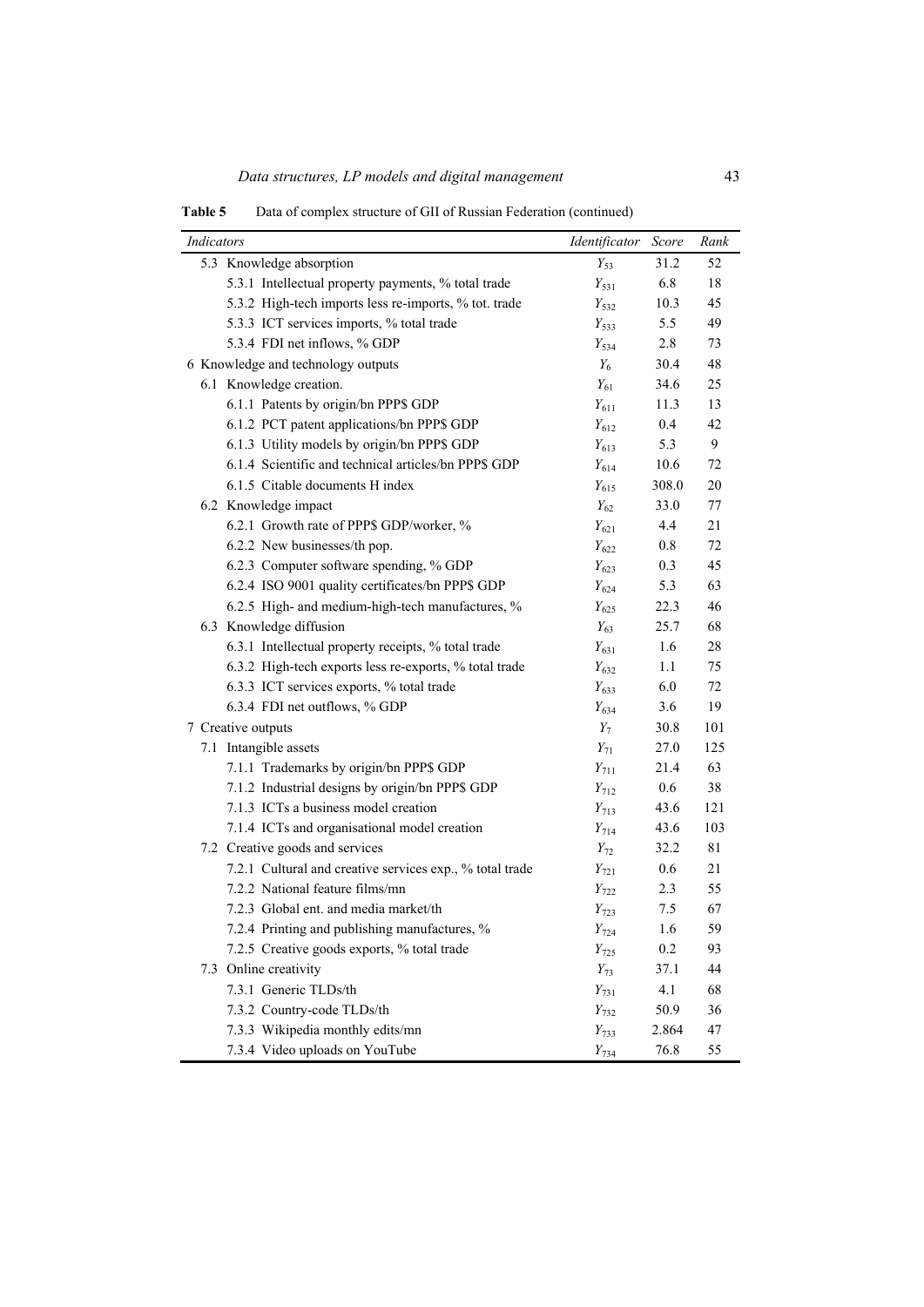In the report GII-2013 (Solozhentsev, 2016) estimations of the innovation systems of 142 countries on 84 initial indicators in scores and ranks are given. The more a country's innovation system scores (in the range from 0 to 100), the better its innovation system. The ratings change by the other way: the higher score, the lower rating.

Estimations of the derivative indicators of the innovation system of Russia, GII, IIP and IIR, given in Tables 5 and 6, show that Russia is not among the first 30 countries in any IIP group (state, human capital and research, infrastructure, market, business, knowledge and technology, creative outputs). Following groups have lowest ratings: the State – rating 87, the market – 74, the creative yield – 101. Following indicators of IIP groups have low ratings: regulatory environment  $-100$ , credit  $-116$ , trade and competition – 78, 109, impact of knowledge – 77, higher education – 46, intangible assets – 125.

Leaders on GII (Switzerland, USA, Finland), having the highest rank (Table 6), do not aspire to reach the maximum values of score because this is too expensive.

| $Indexes -$ | Switzerland |      |       | <b>USA</b> |       | Finland        |       | China |       | Russia |  |
|-------------|-------------|------|-------|------------|-------|----------------|-------|-------|-------|--------|--|
| indicators  | Score       | Rank | Score | Rank       | Score | Rank           | Score | Rank  | Score | Rank   |  |
| GII         | 66.6        | 1    | 60.3  | 5          | 59.5  | 6              | 44.7  | 35    | 37.2  | 62     |  |
| <b>IIP</b>  | 66.7        | 1    | 51.4  | 12         | 52.4  | 8              | 44.1  | 25    | 30.6  | 72     |  |
| <b>IIR</b>  | 66.5        | 7    | 69.2  | 3          | 66.7  | 6              | 45.2  | 46    | 43.8  | 52     |  |
| <b>IER</b>  | 1.0         | 12   | 0.7   | 86         | 0.8   | 67             | 1.0   | 14    | 0.7   | 104    |  |
| $Y_1$       | 87.3        | 16   | 86.0  | 17         | 95.3  | $\overline{2}$ | 48.3  | 113   | 56.0  | 87     |  |
| $Y_{11}$    | 92.7        | 6    | 79.3  | 25         | 97.9  | 1              | 39.2  | 126   | 42.9  | 117    |  |
| $Y_{12}$    | 97.8        | 6    | 79.3  | 44         | 100.0 | 1              | 49.0  | 106   | 57.2  | 100    |  |
| $Y_{13}$    | 90.2        | 6    | 77.0  | 21         | 100.0 | 1              | 41.7  | 58    | 68.0  | 55     |  |
| $Y_2$       | 94.6        | 12   | 94.6  | 13         | 96.8  | 6              | 50.3  | 116   | 44.1  | 33     |  |
| $Y_{21}$    | 92.3        | 12   | 88.3  | 16         | 95.9  | 9              | 44.3  | 89    | 62.0  | 42     |  |
| $Y_{22}$    | 94.7        | 11   | 90.2  | 17         | 100.0 | 1              | 34.8  | 87    | 40.0  | 46     |  |
| $Y_{23}$    | 10.1        | 39   | 8.0   | 1          | 10.1  | 39             | 27.4  | 118   | 30.3  | 31     |  |

Table 6 Comparison of GII es for various countries

Score is used to analyse the country's innovation system, but rank – for advertising purposes. We have too many initial indicators  $-84$ , and it is difficult to choose how to manage the country's innovation system. Let consider values of score and we can see there is no country with all scores  $= 100.0$ .

GII, IIP and IIR, the first and second level derivative indicators and 84 initial indicators determine the state and attractiveness of the country's innovation system, but they are not enough to manage the innovation system. GII and other derivative indexes are calculated by arithmetic addition with averaging of the initial indicators. Arithmetic addition and averaging of indicators does not allow correctly determine the influence of every initial indicator on GII and derivative indicators.

#### *5.2 LP model of the country's innovation index*

The country's innovation index also uses, like the global innovation index,  $m = 84$ independent initial indicators and their connections with derivative indicators and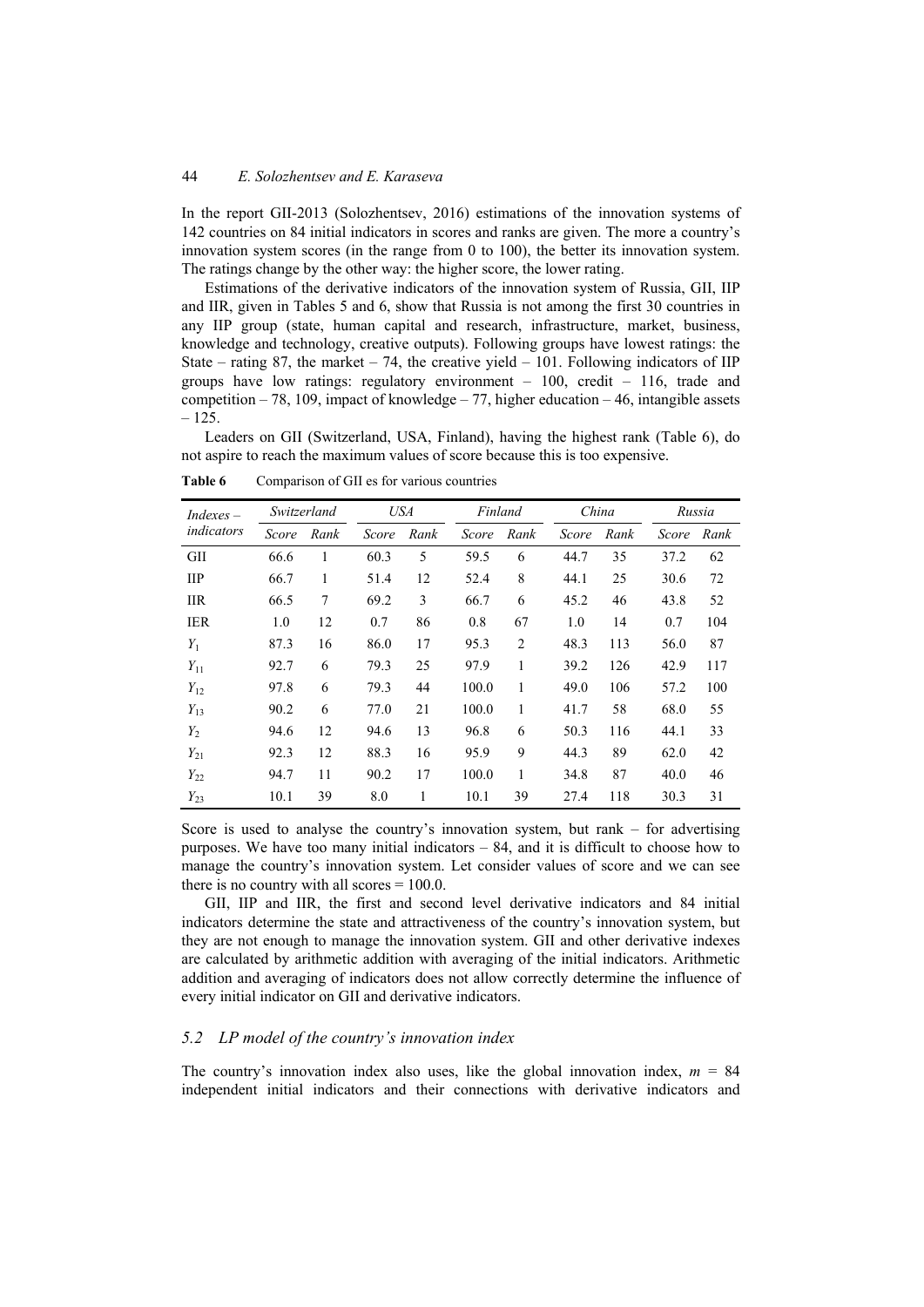assesses the quality of the country's innovation system. The report of the University of Michigan gives values of initial indicators for 142 countries. Ratings are obtained by values of indicators. Most initial indicators have values within interval [0, 100], which are easily transformed into the interval [0, 1]. Values of other indicators are also transformed into the interval [0, 1], that is, all initial indicators are normalised.

We introduce the concept of 'invalid event' as a deviation of the indicator  $q_i$  from a zero or a given value. Let call following condition

$$
q_i \ge 0 \tag{15}
$$

an 'event of invalidity'. The probability of this event is equal to the value of the indicator. Initial indicators and corresponding events are independent and for the GII system have the same weights

$$
w_i = 1/m = 1/84. \tag{16}
$$

Normalised initial indicators we will call initiating events, they are equal to

$$
q_i = Score^i / 100.
$$
 (17)

Criterion

$$
P_i = q_i \cdot w_i = (Score_i/100)(1/84)
$$
\n(18)

expresses the degree of efficiency of the i-indicator in the GII system and is the probability of the indicator's efficiency.

We introduce identifiers for logical variables according to indicators (Table 6). In accordance with the data structure (Table 3), we write logical functions of efficiency for the derivative events-indicators.

Let calculate logical values of LScore for derivative events-indicators, this operation corresponds to mathematical and common sense. Using the logical addition of initiating events (initial indicators), we obtain correct estimations of score and rank of all derivative events-indicators in accordance with the scheme of connection of events-indicators.

System of logical functions for 21 derivative events-indicators of the second level:

| $Y_{11} = Y_{111} \vee Y_{112} \vee Y_{113}$    |      |
|-------------------------------------------------|------|
| $Y_{12} = Y_{121} \vee Y_{122} \vee Y_{123}$    |      |
| $Y_{13} = Y_{131} \vee Y_{132} \vee Y_{133}$    |      |
| .                                               | (19) |
| $ Y_{71} = Y_{711} \vee Y_{712} \vee Y_{713}, $ |      |
| $ Y_{72} = Y_{721} \vee Y_{722} \vee Y_{723}, $ |      |
| $Y_{73} = Y_{731} \vee Y_{732} \vee Y_{733}.$   |      |

System of logical functions for seven derivative events-indicators of the first level:

$$
\begin{cases}\nY_1 = Y_{11} \vee Y_{12} \vee Y_{13}, \\
\vdots \\
Y_7 = Y_{71} \vee Y_{72} \vee Y_{73}.\n\end{cases}
$$
\n(20)

Logical functions of the efficiency IIP and IIR: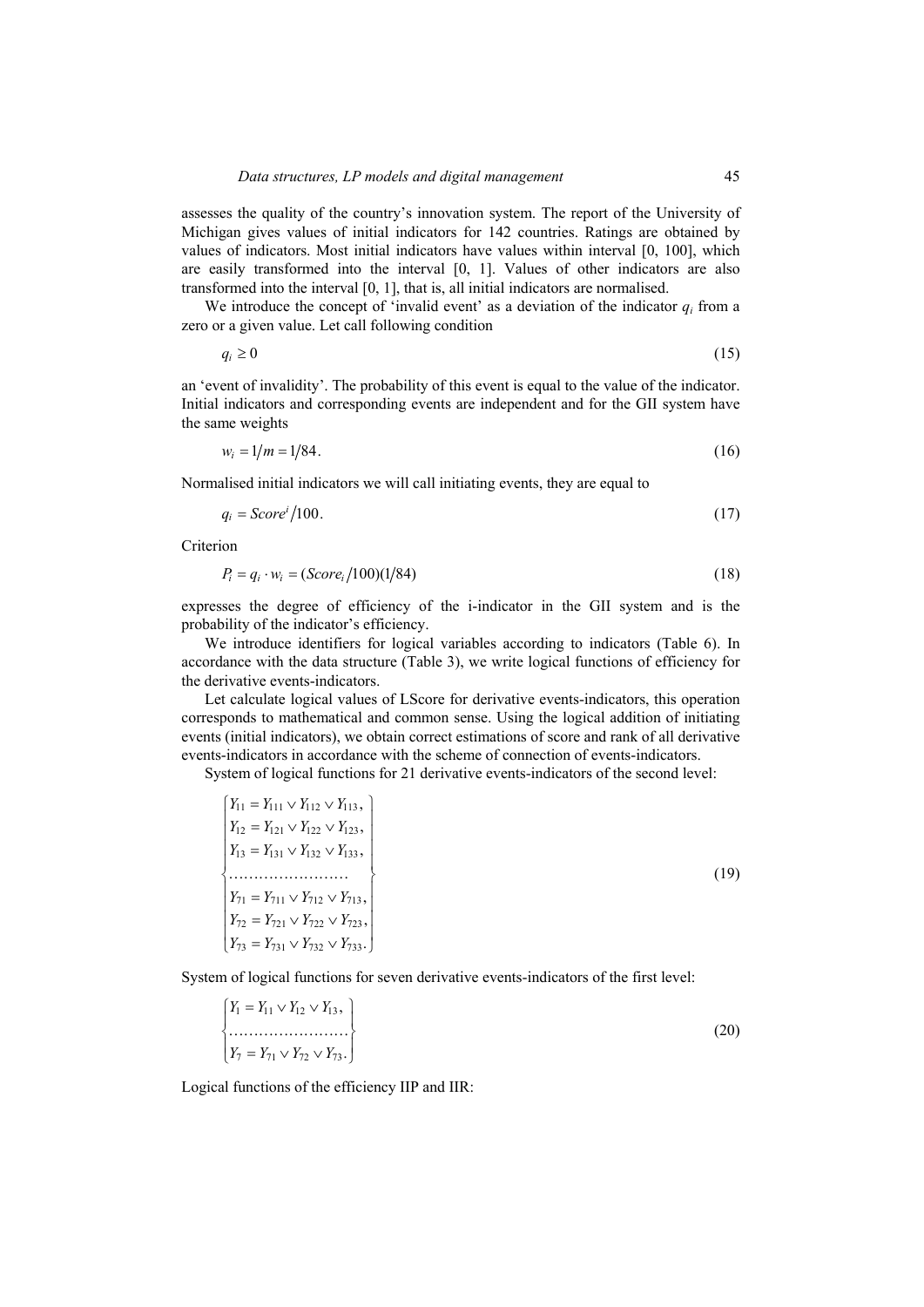$$
LIP = Y_1 \vee Y_2 \vee \ldots \vee Y_5; \tag{21}
$$

The relation between global logical and scoring innovation indexes are following:

$$
LIR = Y_6 \vee Y_7; \quad LII \cdot 100 \to SII. \tag{22}
$$

*Explanation.* Let we have logical risk function for events:

 $Y = Z_1 \vee Z_2 \vee Z_3 \vee Z_4$ .

Logical risk function in equivalent orthogonal form:

 $\tilde{Y} = Z_1 \vee Z_2 \overline{Z_1} \vee Z_3 \overline{Z_2} \overline{Z_1} \vee Z_4 \overline{Z_3} \overline{Z_2} \overline{Z_1}.$ 

Probabilistic risk function:

$$
P\{Y\} = P_1 + P_2(1-P_1) + P_3(1-P_2)(1-P_1) + P_4(1-P_3)(1-P_2)(1-P_1),
$$

where  $P_1$ ,  $P_2$ ,  $P_3$ ,  $P_4$  – are probabilities of events  $Z_1$ ,  $Z_2$ ,  $Z_3$ ,  $Z_4$ .

LP analysis and control of LII and derivative events-indicators are performed by probabilistic models. Quantitative analysis determines significances and contributions of indicators in probabilities of derivative events. Significances of indicators and their combinations are determined from the change of LII probabilities and derivative events when they are excluded (Solozhentsev, 2016).

For innovation system, the management of the LII's state is considered. The management is performed based on results of the analysis of significances of indicators in the following sequence: an assessment of significances of events-indicators, the selection of the most significant of them, the allocation of resources for change of probabilities of these events-indicators. Management of the LII's evolution is made by controlling the movement along the selected trajectory and correcting, if there is deviation from trajectory (Solozhentsev, 2016).

Calculations of logical innovation indexes (LII) were performed. Comparison of the results of calculations using the GII and LII approaches (Table 7) shows global innovation indexes differ, depending on applied approach.

The Logical Innovation Indexes of groups of first-level derivative events are about seven times smaller than LII, and the logical innovation indexes of second-level derivative events are about four times smaller than the first level. The logical innovation index of production (LIIP) is about 2.5 times larger than the logical innovation index of results (in GII the ratio of these indexes is 0.7). Comparison of results shows their harmony with common sense and the rules of LP-calculus (Solozhentsev, 2016).

#### *5.3 Advantages of the LII LP model*

LII LP model provides an effective technique for assessing, analysing and managing the country's innovation system. In the international methodology GII (Tables 5 and 6), all derivative indicators at all levels have approximately the same score, equal to the average score of initial indicators  $($   $\sim$  50.0). The effect of the initial indicators is averaged. It is impossible to correctly analyse and manage individual initial indicators.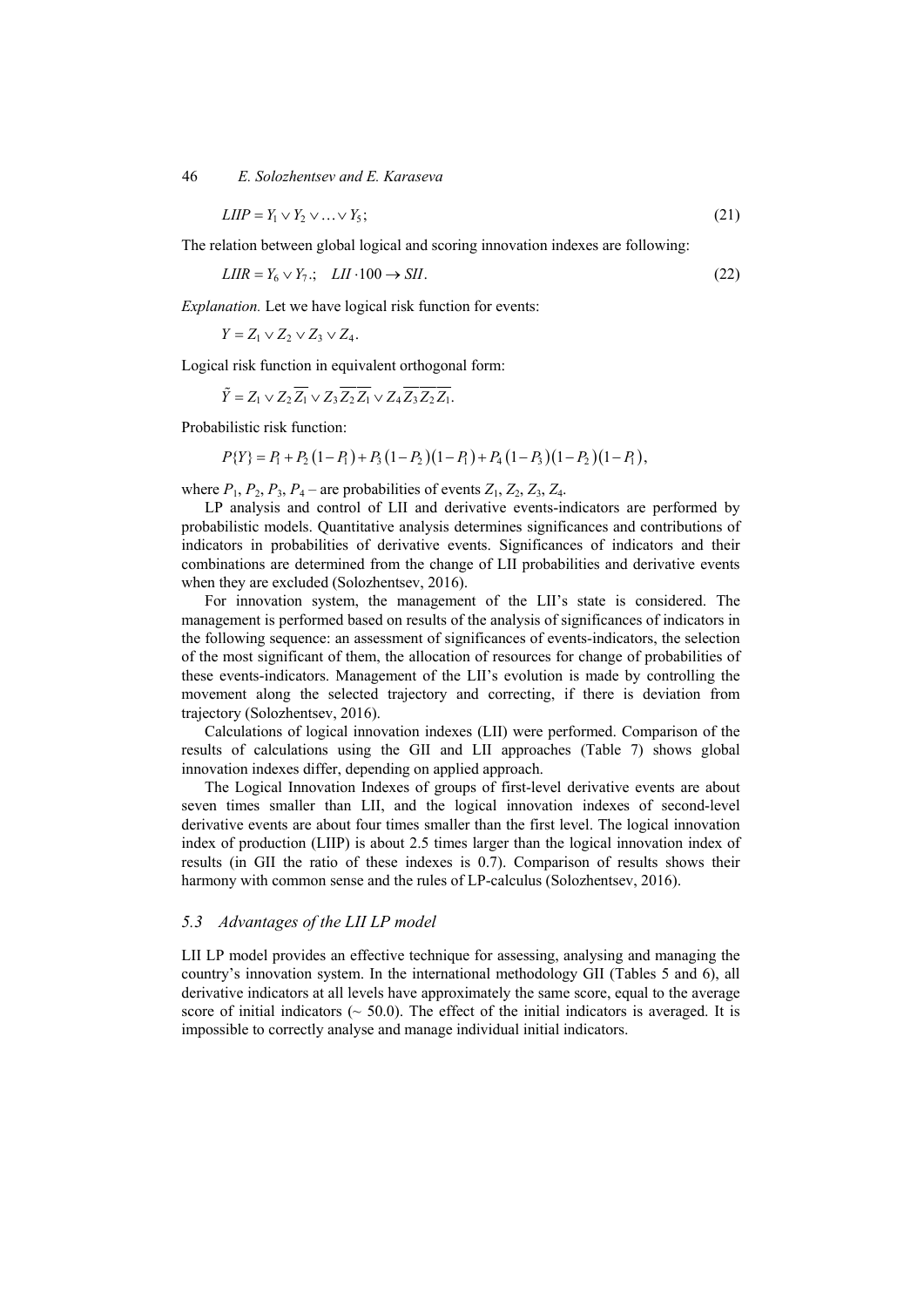| <i>Indicators</i>              |                                  | Identifiers  | Score | Probability of<br>efficiency., P | *AScore<br>(69) |
|--------------------------------|----------------------------------|--------------|-------|----------------------------------|-----------------|
| Global innovative index        |                                  | GII          | 37.2  | 0.334138                         | 33.4            |
| Innovative index of production |                                  | $_{\rm IIP}$ | 30.6  | 0.248174                         | 24.8            |
| Innovative index of results    |                                  | <b>IIR</b>   | 43.8  | 0.114341                         | 11.43           |
|                                | <b>State</b>                     | $Y_1$        | 56.0  | 0.04847                          | 4.847           |
|                                | Political environment<br>1.1     | $Y_{11}$     | 42.9  | 0.015176                         | 1.5176          |
|                                | 1.2<br>Regulatory environment    | $Y_{12}$     | 57.2  | 0.009988                         | 0.9988          |
|                                | Business environment<br>1.3      | $Y_{13}$     | 68.0  | 0.02406                          | 2.406           |
| 2                              | Human capital and research       | $Y_2$        | 44.1  | 0.051567                         | 5.1567          |
| 3                              | Infrastructure                   | $Y_3$        | 37.2  | 0.057438                         | 5.7438          |
| 4                              | Market                           | $Y_4$        | 45.4  | 0.050785                         | 5.078           |
| 5                              | <b>Business</b>                  | $Y_{5}$      | 36.1  | 0.06886                          | 6.886           |
| 6                              | Knowledge and technology outputs | $Y_6$        | 30.4  | 0.060265                         | 6.0265          |
|                                | Creative outputs                 | $Y_7$        | 30.8  | 0.057543                         | 5.05754         |

**Table 7** Comparison results by *GII* and *LII* approaches

The offered LP-model of LGII has the following advantages:

- 1 values of LScore estimations for derivative events-indicators at different levels become different depending on the number of indicators and their probabilities
- 2 derivative events-indicators of the second and other higher levels have an accurate assessment of their attractiveness and utility and can be used for analysis and management by allocating resources for change their estimations
- 2 IIP and IIR have different LScore, which corresponds to common sense and the number of indicators which influence them
- 3 Innovative indexes of groups of events-indicators have correct estimations, since they are calculated without averaging and can be effectively used to manage the country's innovation system.

Currently adopted GII and the proposed LII do not consider all aspects of the effective management of the country's innovation system. It is not clear what needs to be done to improve the quality of the innovation system, and what is the role of the State, business, banks, scientists and public opinion in solving this problem. Answers to these questions can be given by analysis of examples of real innovation development.

#### **6 Simple structure data**

#### *LP model for estimation of risk of one innovation failure*

The LP model estimates the risk of failure of one innovation and is based on the processing of statistical data of finalised innovation. But this model is used to predict new proposed innovations. Based on the performed analysis of the development and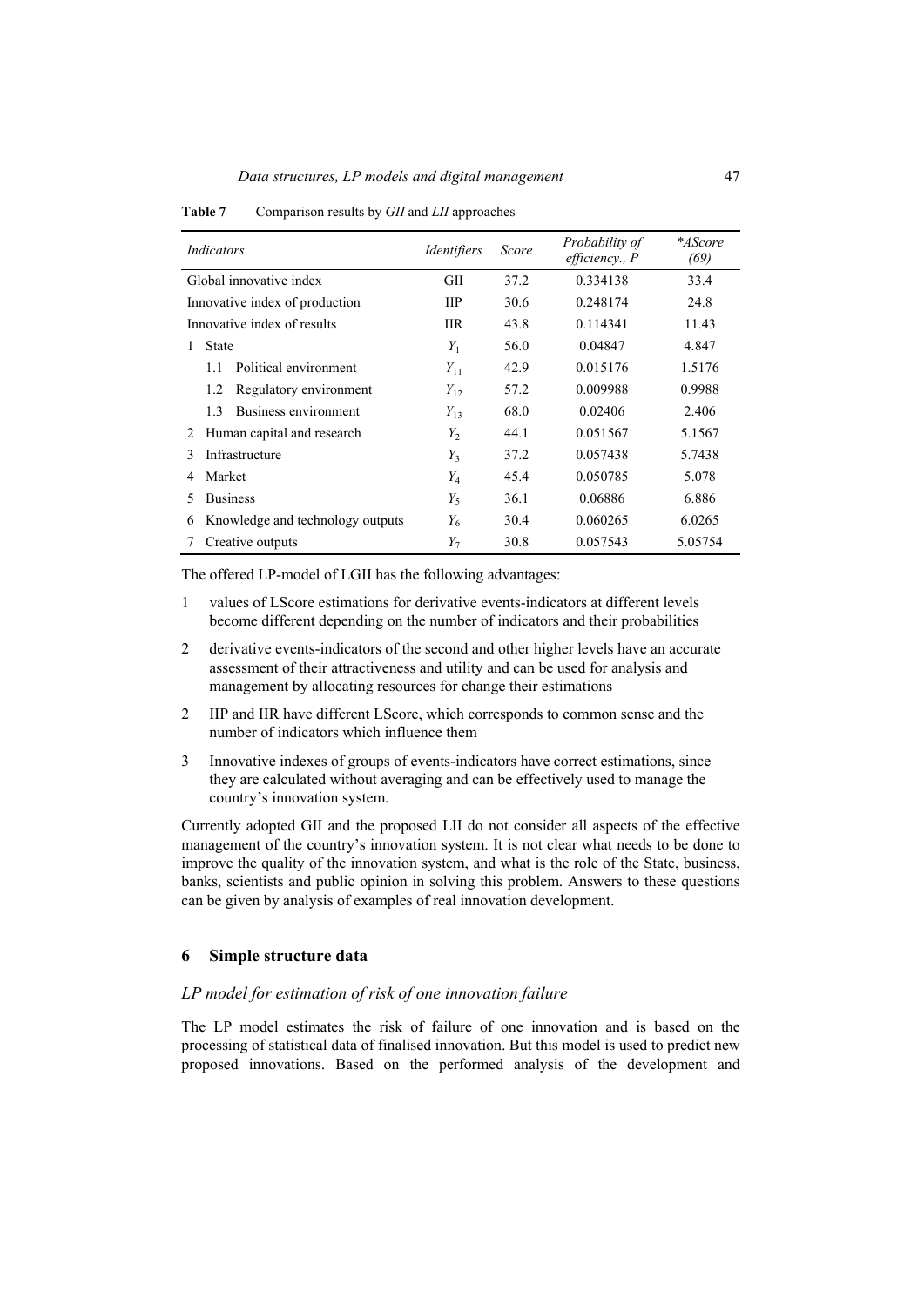implementation of the innovation 'technologies for risk management of structurally complex systems', indicators of the innovation system failures are given in Table 8.

| N  | Parameter                                                                                                       | Identifier |
|----|-----------------------------------------------------------------------------------------------------------------|------------|
| 1  | Communication with foreign scientists                                                                           |            |
| 2  | Prioritising fundamental and applied research                                                                   | $Z_{2}$    |
| 3  | The choice of the concept of development of socio-economic systems and<br>the country                           | $Z_3$      |
| 4  | Involving scientists and public opinion in solving difficult social and<br>economic problems                    |            |
| 5  | Innovative projects with interdisciplinary research                                                             | $Z_5$      |
| 6  | Borrowing foreign methods, programs and technologies                                                            | $Z_6$      |
|    | Analysis of the desires and capabilities of subjects involved in problem's<br>solution                          | $Z_{7}$    |
| 8  | Crediting process management                                                                                    | $Z_8$      |
| 9  | Financial support of science and innovation projects                                                            | $Z_9$      |
| 10 | Development a bank of orders for fundamental and applied projects and<br>research from companies and ministries | $Z_{10}$   |
| 11 | The share of the country's gross output, which is sent to the fund for<br>investments in innovation and science | $Z_{11}$   |

**Table 8** Parameters of innovation system failure

The list of indicators can change as other innovations are developed and implemented. Indicative indicators, characterising innovation system failure, were used for development of an indicative LP model of the risk of the innovation system failure. Indicative events-indicators are demonstrated in large scale, without details. Risks (probabilities) of these events, which determine the innovation system failure, are estimated by expert information, using the method of summarised randomised indexes (Karaseva and Alexeev, 2015).

The indicative LP model of the risk of innovation system failure is red so: the risk of failure occurs: OR due to any single event-indicator, OR due to any two events-indicators, …, OR due to all events-indicators.

Indicative logical model of the risk of innovation system state danger:

$$
Y = Z_1 \vee Z_2 \vee Z_3 \vee Z_4 \vee Z_5 \vee Z_6 \vee Z_7 \vee Z_8 \vee Z_9 \vee Z_{10} \vee Z_{11}
$$
 (23)

Indicative probabilistic model of the risk of innovation system state danger:

$$
P\{Y\} = R_1 + R_2(1 - R_1) + R_3(1 - R_2)(1 - R_1) + \dots,
$$
\n(24)

where  $R_n$  – are risks of events-indicators  $Z_n$ ,  $n = 1, 2, ..., 11$ .

The methods of LP-analysis and LP-risk management in systems are considered in details in Solozhentsev (2016) and Ryabinin (2007). We merely note that the simple structure of expressions (23) and (24) allows us to consider (in the analysis) that the significances and contributions of initiating events-indicators *Z* in the risk of innovation system failure are proportional to the values of their risk. The management aim is to reduce the risk of most significant initiating events-indicators through structural changes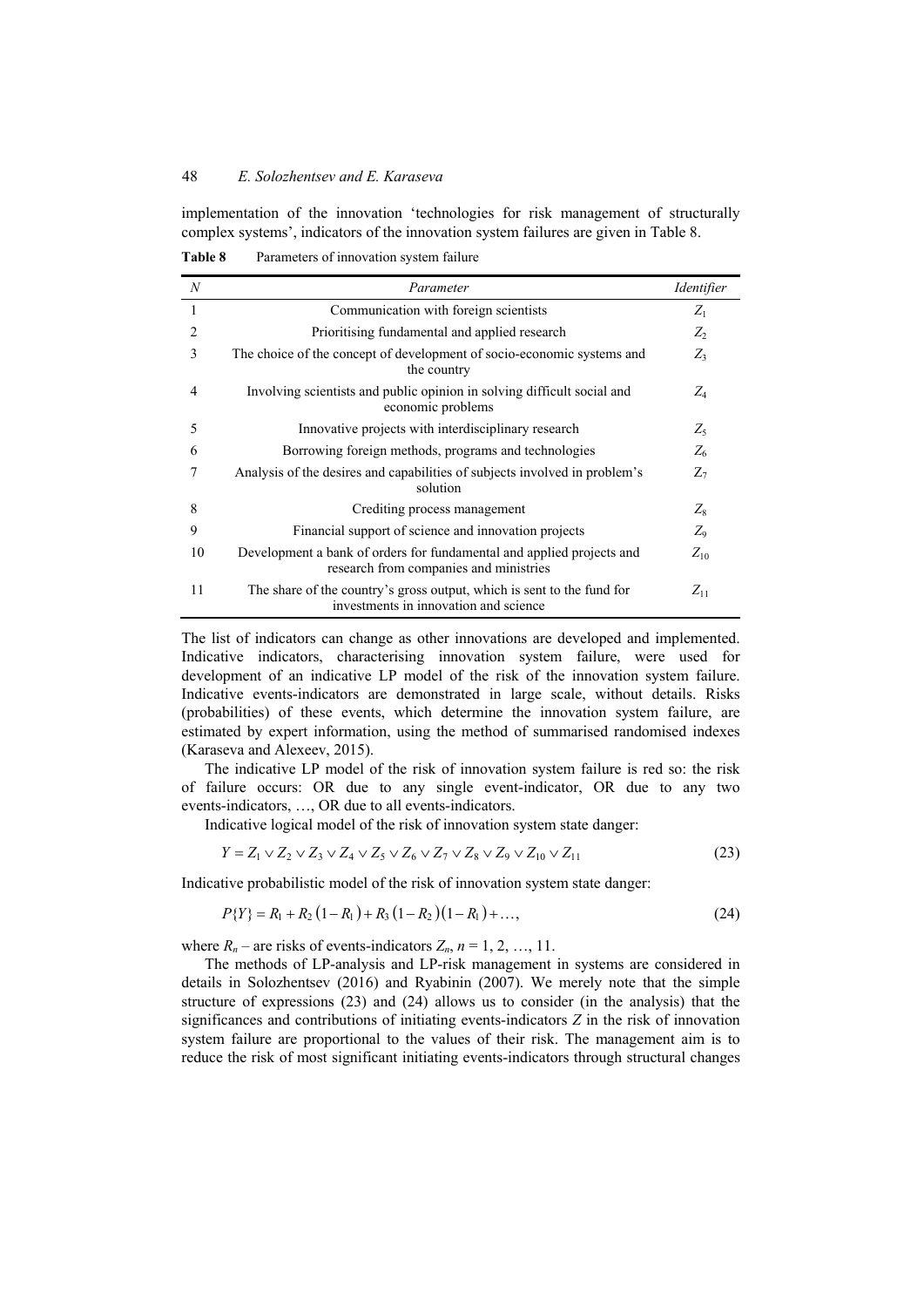in the economics, science and education and allocation of resources to reduce risks of these events.

#### **7 Software for economic system management**

### *Expa is an expert system for the synthesis of probabilities*

LP models with event-statements do not have statistical data for the evaluation of probabilities of events. Such LP models include (Solozhentsev, 2016):

- hybrid LP models with risk scenarios for subjects, solving the problem, and for objects, which are the essence of the problem
- conceptual LP models, where the risk scenario for the system is compiled on descriptions of specialists who understand the essence of the problem
- LP models of quality invalidity
- indicative LP models of risk
- LP models for estimation of management system quality, etc.

Probabilities of events-statements are synthesised on the basis of the method of summarised randomised indexes by non-numerical, inaccurate and incomplete expert information (NII-information) (Hovanov et al., 2009; Karaseva and Alexeev, 2015; Karaseva, 2016).

The expert cannot give accurate estimation of the probability for event. He (she) will do it more accurately and objectively if he (she) will estimate probabilities of 2–4 alternative hypotheses and take into account their weight (the expert is 'rocked').

Let us explain the term 'NII-information'. 'Non-numerical' means ordinal information; the expert may declare the probability of one event is greater than the probability of another event, i.e., inequality. 'Inaccurate' means interval; the expert can say the probability of the hypothesis is, for example, within the interval [0.2; 0.5]. 'Incomplete' means this information, in general, is not enough to determine the required probability uniquely.

The use of the summarised randomised indexes method is associated with computational difficulties due to the search of a large number of variants. This explains the use of *Expa* program, which allows automation the decision-making process under uncertainty.

*Expa* program is certified and described in details in Karaseva and Alexeev (2015) and Karaseva (2016). *Expa* uses understandable interface with windows. Several experts are involved in the synthesis of the probability of the event. Each expert consistently performs the following actions:

- introduces a list of hypotheses
- assigns allowable intervals of probabilities for hypotheses, that is, specifies interval information
- introduces the relationship between hypotheses (more, less, equal), that is, sets the ordinal information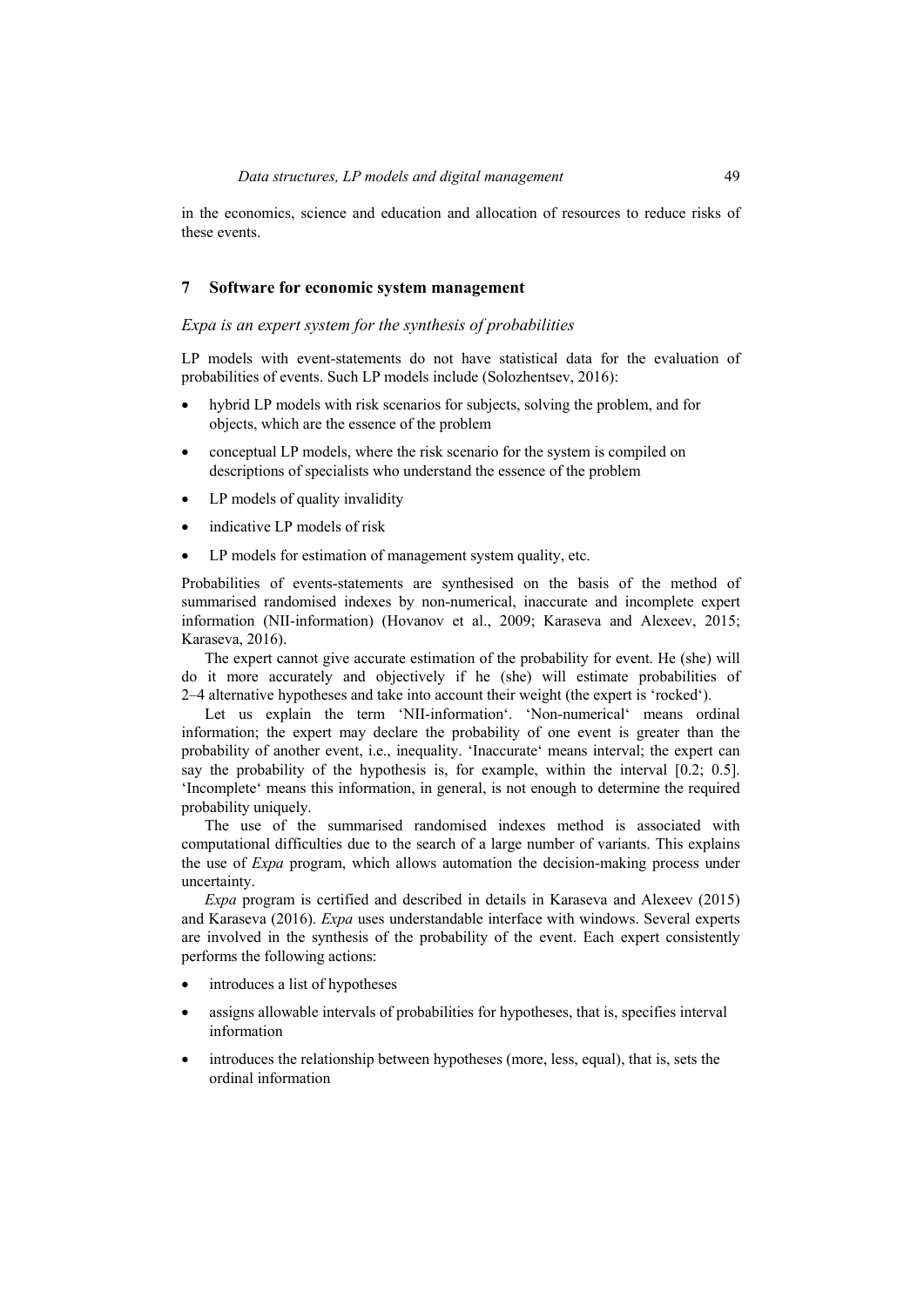- accepts (by default) the condition: the sum of probabilities of hypotheses is equal to 1
- $\bullet$  assigns the accuracy of the simulation (0.01, 0.02, 0.04). Accuracy establishes interval of possible probabilities of hypotheses [0, 1], has respectively 100, 50 or 25 discrete values, one of them will became the probability of the hypothesis
- starts the calculation of a number of possible solutions (for four hypotheses and the accuracy 0.04 the number of variants will be approximately 316,250)
- starts the calculation of probabilities of hypotheses and their dispersions; the probability of every hypothesis is defined as the mathematical expectation on the interval of its possible values; the dispersion of the probability estimation is equal to half of the interval
- displays the results for the report in Microsoft Word format.

Estimations of probabilities of hypotheses from other experts are obtained successively according to the same algorithm. To determine the summarised assessment for all experts, following actions are performed in the screen form:

- introduce a list of experts
- designate acceptable intervals for weights of each expert
- enter probabilities of hypotheses from each expert
- set preference rules for experts
- $\bullet$  designate the accuracy of the simulation  $(0.01, 0.02, 0.04)$
- accept (by default) the condition the sum of experts' weight is equal to 1
- start the calculation
- values of the summarised estimations of probabilities of hypotheses are displayed on the screen and in the report.

Among summarised estimations of probabilities of hypotheses, a hypothesis is chosen from all experts having the greatest probability.

*ARBITER – the software for structural and logical modelling* is adapted for the automated construction of LP models, calculation and analysis of the safety and quality criteria for structural complex systems. ARBITER is based on the general logic-probabilistic method of system analysis and implements the technology of automated structural logical modelling of complex systems (Mozhaev, 2008).

ARBITER is certified by Rostekhnadzor of Russia in 2007 and is the first domestic software implementing new technology of LP analysis (modelling and analysis of safety and quality criteria for structural complex systems).

For the modelling and management of structural complex systems in the economics, the adapted ARBITER was developed (the conventional name is ARBITER-AT), which is being tested in educational and research organisations in St. Petersburg. In comparison with the full version, ARBITER-AT allows LP modelling in static mode only. This software allows modelling of tasks with large dimension and the same accuracy of algorithms like full version. Adapted ARBITER-AT is intended for use in educational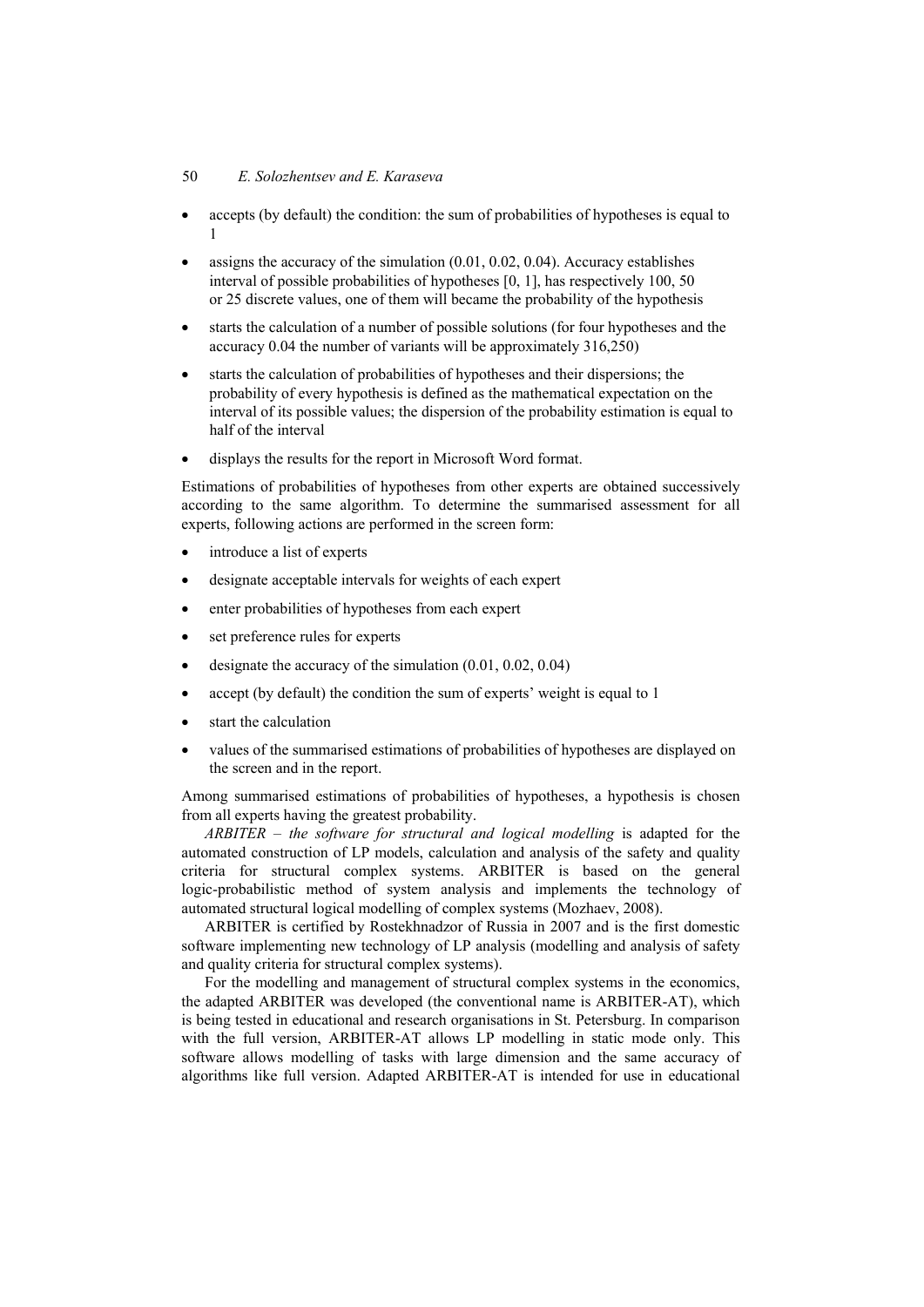purposes, it has changed screen interface with replacing terms from the field of reliability analysis in technology with terms of general LP modelling.

ARBITER-AT uses a graphical interactive interface. Software is described in details in the manual for practical works about the modelling and analysis of the safety and quality of structural complex systems in the economics (Karaseva, 2016; Mozhaev, 2008). Students study ARBITER-AT during two hours of the first lesson with practical work. At following sessions they perform two practical works. They have constructed LP-models and studied more than 100 different structural complex systems in economics. In practical works, students, in addition to selected research, were offered following topics:

- 1 the risk of failure in modernisation of the economics of the Russian Federation
- 2 risk of the company's development failure
- 3 risk of the depreciation of the Euro
- 4 risk of failure of the activity and choice of the president
- 5 risk of reducing the profit of the enterprise
- 6 risk of the global crisis
- 7 the risk of political instability in the country
- 8 the risk of popular excitement in the Russian Federation
- 9 risk of company's marketing strategy failure
- 10 risk of oil prices decreasing
- 11 the risk of failure in a difficult economic problem solution, etc.

#### **8 Digital management and network**

The basis of the digital management of structural complex systems is mathematical models and corresponding software (Solozhentsev, 2017, 2018). The requirement for digital management is caused by following reasons:

- 1 tasks of structural complex systems management in the economics are the most relevant and prevalent both at the top level of management, and at the level of regions, cities and enterprises
- 2 management tasks differ by the complexity, novelty of mathematical methods and use of intellectual knowledge
- 3 management tasks have large arithmetic and logical computational complexity and without special software are not solved
- 4 management tasks are solved both from time to time and in the dynamic mode
- 5 wide and rapid implementation of solutions in economics.

Let's define digital management of structural complex systems in economics by following terms: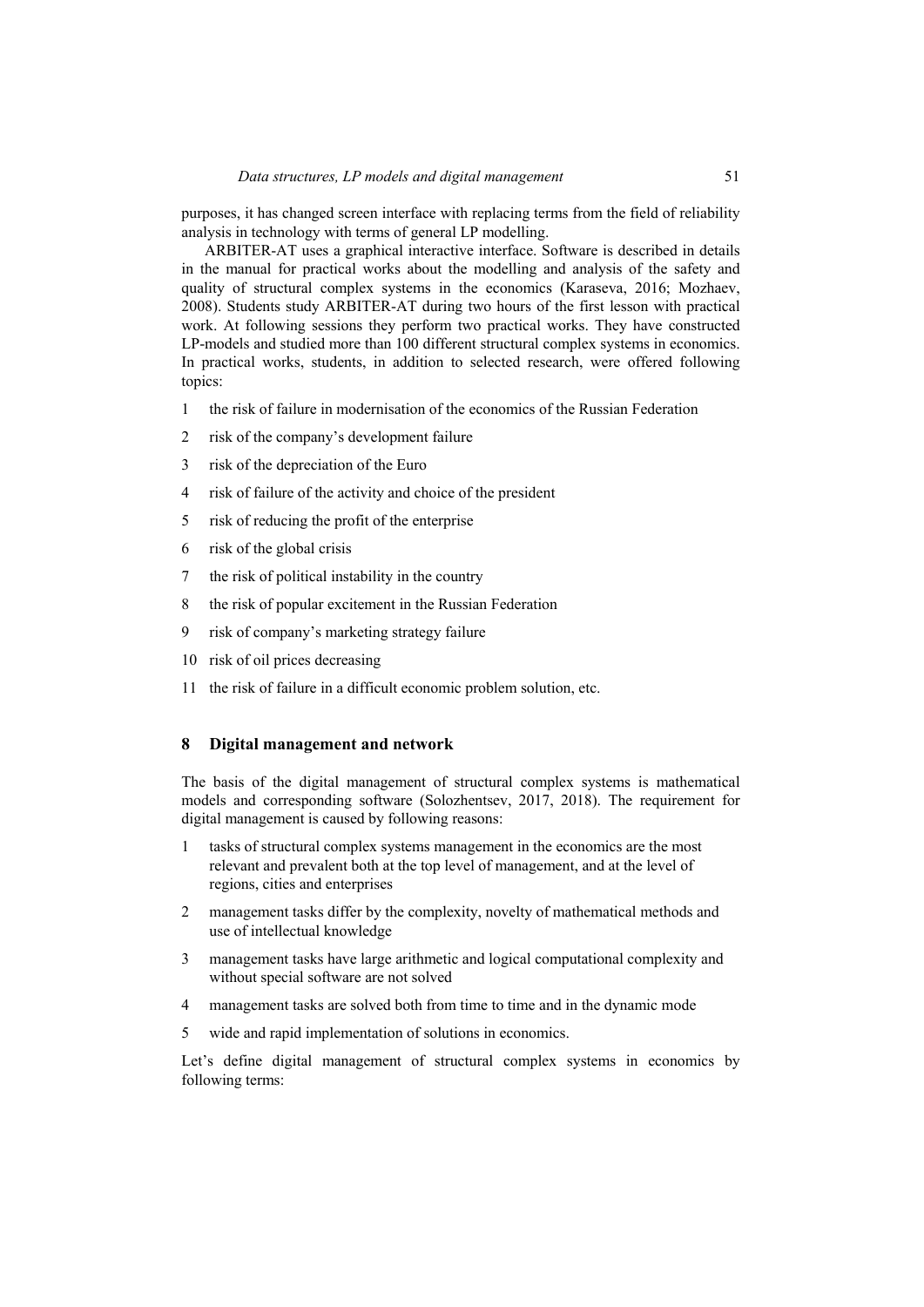- *the purpose* is the maximal safety criterion and the maximal criterion of system quality
- *use of intellectual knowledge* Boolean event-statements, failure risk scenarios for systems and events, LP risk models, examples of applications
- *objects (systems) of management* are structural complex systems in the economics
- *software* for construction and analysis, LP risk models
- *computer network* for transfer scenarios of system's failure, LP models of system's risk and results of analysis and management.

Digital management of structural complex systems in economics, unlike the existing management based on ephemeral methods and ephemeral objects, uses new intellectual knowledge, unified methods, mathematical models and special software.

## *Computer network for management*

A computer network is a set of computers connected by information transfer channels, necessary software and hardware for distributed information processing.

In a network, connected devices are used to send or receive information. Local computer networks operate at a distance from several metres to several kilometres. Usually they cover the computers of one organisation or enterprise. Global computer networks include a large number of computers in large territories, covering entire regions, countries and continents. For information transfer, fibre-optic backbones, satellite communication systems and switched telephone networks are used. An example of combination global and local networks is the internet.

A computer network for digital management of structural complex systems in the economics has a unified system of intellectual knowledge, models, technologies and software.

In particular, the computer network should have following components:

- computers
- intellectual knowledge: event-statements, scenarios of system failure risk, LP risk models and examples of applications
- special software for construction LP risk models, analysis and management
- internet connection
- a course of additional education for economists and teachers.

## **9 Conclusions**

- 1 The technique for transformation of a database into a knowledge base (a system of logical equations) is described based on the introduction of events-gradations for parameters of the system's state.
- 2 Examples of DB used for construction of LP-models of a bank's credit risk and risk and efficiency of a restaurant are given.